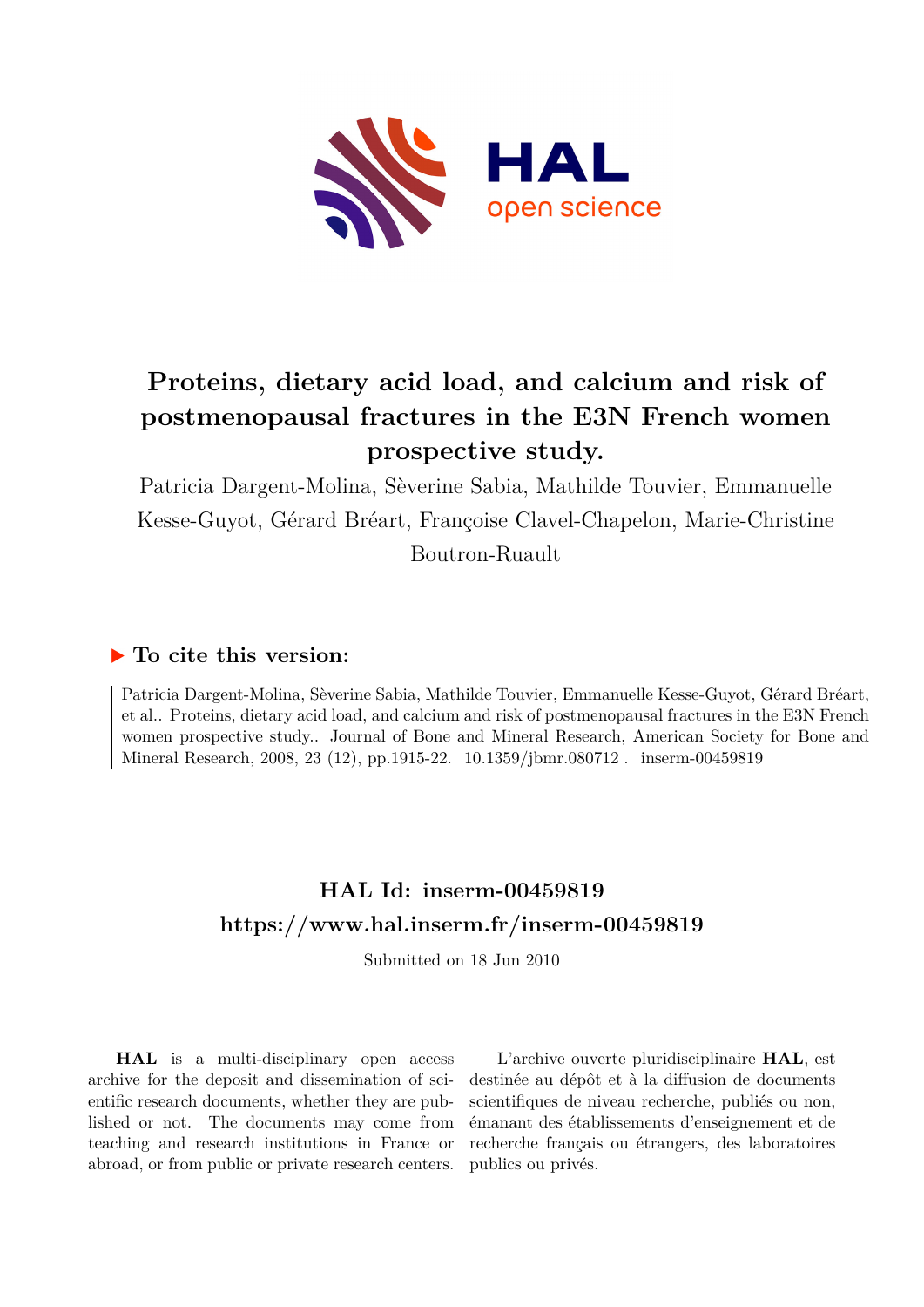Proteins, dietary acid load, and calcium and risk of post-menopausal fractures in the E3N French women prospective study.

P Dargent-Molina<sup>1</sup>, PhD, S Sabia<sup>3</sup>, M Touvier<sup>2</sup>, PhD, E Kesse<sup>3</sup>, PhD, G. Bréart<sup>1</sup>, MD, F Clavel-Chapelon<sup>3</sup>, PhD, MC Boutron-Ruault<sup>2,3</sup>, PhD.

#### Affiliations

<sup>1</sup> INSERM, UMR S149, IFR 69, Epidemiological research unit in perinatal health and women"s health, F-94807, Villejuif, France ; UPMC Univ Paris 06, UMR S 149, F-75005, Paris, France.

<sup>2</sup>AFSSA (French Food Safety Agency), DERNS/PASER, Maisons-Alfort, France

<sup>3</sup>INSERM ERI 20 / Université Paris-Sud, EA 4045, IFR 69 / Institut Gustave Roussy, Villejuif, France

Correspondence: Patricia Dargent-Molina, INSERM Unité 149, 16 av. Paul Vaillant-Couturier, 94807 Villejuif Cedex, France ; E-mail : patricia.dargent@inserm.fr; Tel: +33.145.595.005; Fax: +33.145.595.089.

Conflict of Interest: All authors have no conflicts of interest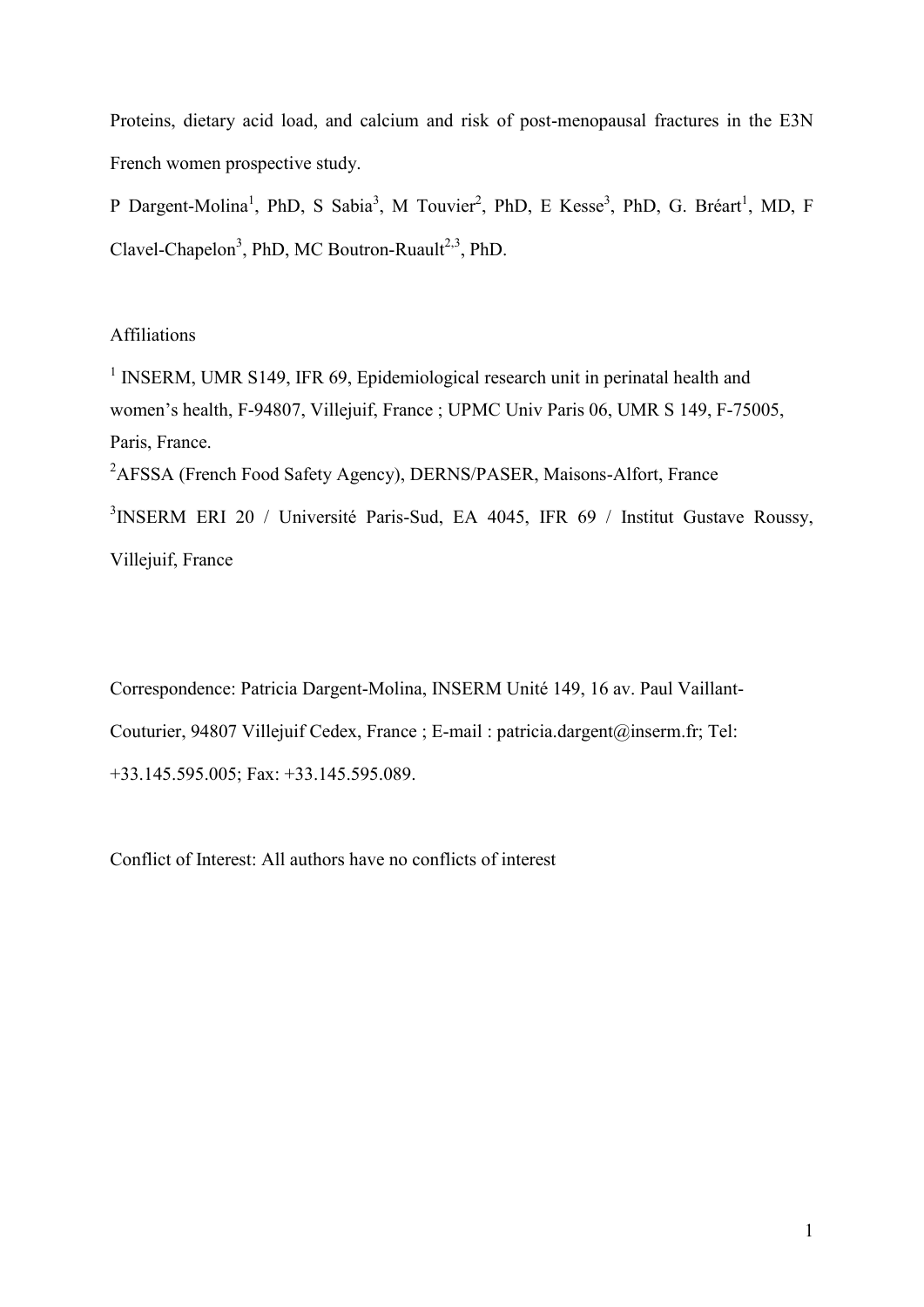#### **ABSTRACT**

**Introduction:** Excess dietary proteins and "acid ash" diets have been suspected to increase the risk of osteoporosis, but experimental and epidemiological evidence is mixed. We aimed to determine whether the association between protein intake and the overall acid-base equilibrium of the diet (as renal net acid excretion (RNAE) estimate) and fracture risk vary according to calcium intake.

**Materials and Methods:** During an average of 8.37  $(\pm 1.73)$  years of follow up, 2408 women reported a fracture (excluding high-impact trauma) among 36,217 postmenopausal women from the E3N prospective study. We used Cox regression models to study the interaction between calcium and, respectively, proteins and RNAE, from the 1993 dietary questionnaire, for fracture risk determination, adjusting for potential confounders.

**Results:** There was no overall association between fracture risk and total protein or RNAE. However, in the lowest quartile of calcium (< 400 mg/1000 kcal), high protein intake was associated with a significant increased fracture risk (RR = 1.51 for highest versus lowest quartile; 95% CI 1.17-1.94). An increasing fracture risk with increasing animal protein intake was also observed (p trend <0.0001). A similar pattern of interaction for fracture risk was observed between RNAE and calcium.

**Conclusions:** In this Western population of post-menopausal women with normal to high protein intake and fairly high calcium intake, there was no overall association between total protein or RNAE and fracture risk. However, there was some evidence that high protein – high acid ash diets were associated with an increased risk of fracture when calcium intake was low (< 400 mg/1000 kcal).

**Key words:** nutrition, osteoporosis, epidemiology, population studies

2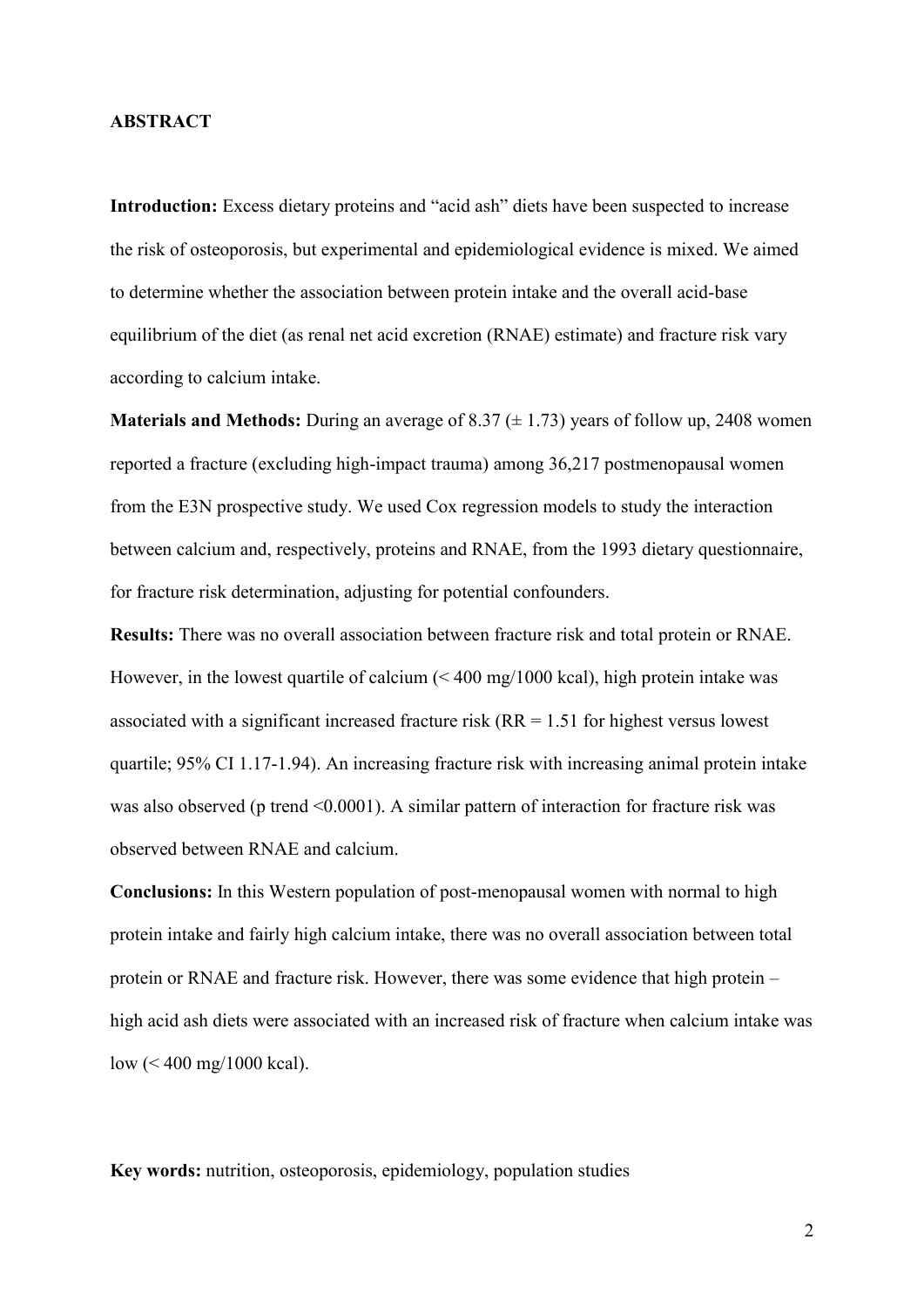#### **INTRODUCTION**

There is substantial evidence that insufficient dietary protein intake is deleterious for bone health, but there is a strong debate as to whether an excess of dietary protein may be associated with osteoporosis. It has long been known that increasing dietary protein increases urinary calcium excretion.<sup>1-3</sup> Until recently, the prevailing view was that bone was the source of the extra urinary calcium excreted during a high-protein diet. Several reviews have summarized the complex literature on the potential impact on bone of dietary protein.<sup>4-6</sup> One mechanism by which high dietary protein could induce bone loss may be related to the acid load generated by the protein metabolism. While renal metabolism represents the principal mechanism by which fixed metabolic acid loads are handled by the body, renal buffering may be incomplete, particularly with aging. Under those circumstances, the skeleton may be called on to act as a buffer to neutralize acid generated from high-protein diets. Liberation of buffer from bone comes at the expense of mineral dissolution and ultimately bone loss. Even mild acidosis could have profound effects: if bone is mobilized to buffer only 1 mEq of acid each day, 15% of the total body calcium in an average person would be lost in a decade. This theory has recently been challenged,  $7-8$  in particular following a series of short-term experimental studies that suggested that dietary protein might influence calcium intestinal absorption, and that most of the extra urinary calcium excreted during a high-protein diet originate from the intestine rather than from bone.<sup>7</sup> However, the relative contribution of diet and bone to protein-induced calciuria remains controversial, and the long-term impact of high protein diets on bone health is still unclear.<sup>9</sup>

Results of observational epidemiological studies have not helped to clarify the nature of the effect of high dietary protein intakes on the skeleton. Numerous studies showed a positive association with bone mass,  $10-14$  but others showed no association,  $15, 16$  while others still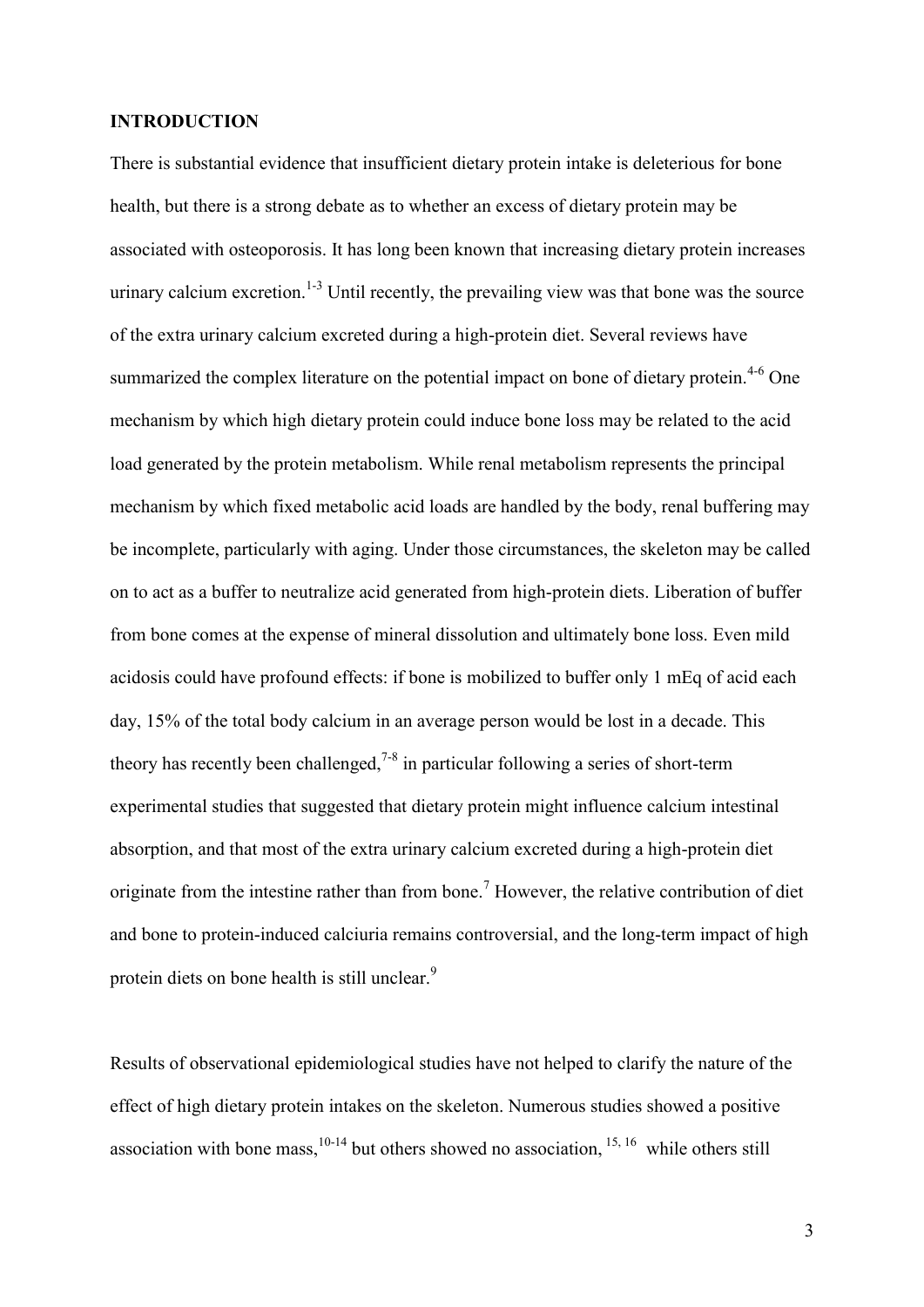showed a negative association with at least one bone site.<sup>17-19</sup> Fewer studies have evaluated the effect of protein intake on fracture risk. Two of them found a decreased risk of fracture with higher protein intake,  $20, 21$  while three others showed an opposite trend, in particular with proteins from animal sources.<sup>22-24</sup>

These discrepant results might be explained by the fact that the impact of protein on the skeleton is dependent on other components of the diet. In particular, it has been suggested that higher calcium intake, which results in more absorbed calcium, may help offset the urinary calcium loss induced by high protein intake.<sup>5, 9, 25</sup> At low calcium intake, the efficiency of intestinal absorption cannot be increased sufficiently to offset an increase in obligatory calcium loss. Thus, if protein exerts a negative effect on bone, it should be only under conditions of low calcium intake. Surprisingly, the potentially modifying influence of calcium on protein effect has not been thoroughly investigated.

Furthermore, although meat is considered to be the major source of acid ash in the diet, many grain products (such as white bread, white pasta, oat flakes, cornflakes, brown rice) also have a high potential renal acid load (PRAL).<sup>26</sup> Among dairy products, which are rich in both protein and calcium, cheeses (in particular hard ones) have very high PRAL (more than twice that of meat or fish), while yoghurt and milk have very low PRAL. Fruit and vegetables, on the other hand, have a negative PRAL, which means that they supply alkali-ash. Hence, the influence of protein may depend on whether the overall diet is balanced in terms of its acidgenerating potential. Recently, several algorithms based on dietary intakes of key nutrients have been proposed for estimating the net acid load of the diet (i.e., acid minus base), which should help to further explore the association between dietary acidity and bone health.<sup>27, 28</sup>

Given the above considerations, we used data from a large cohort of postmenopausal women to assess the association between protein intake or the overall acid-base equilibrium of the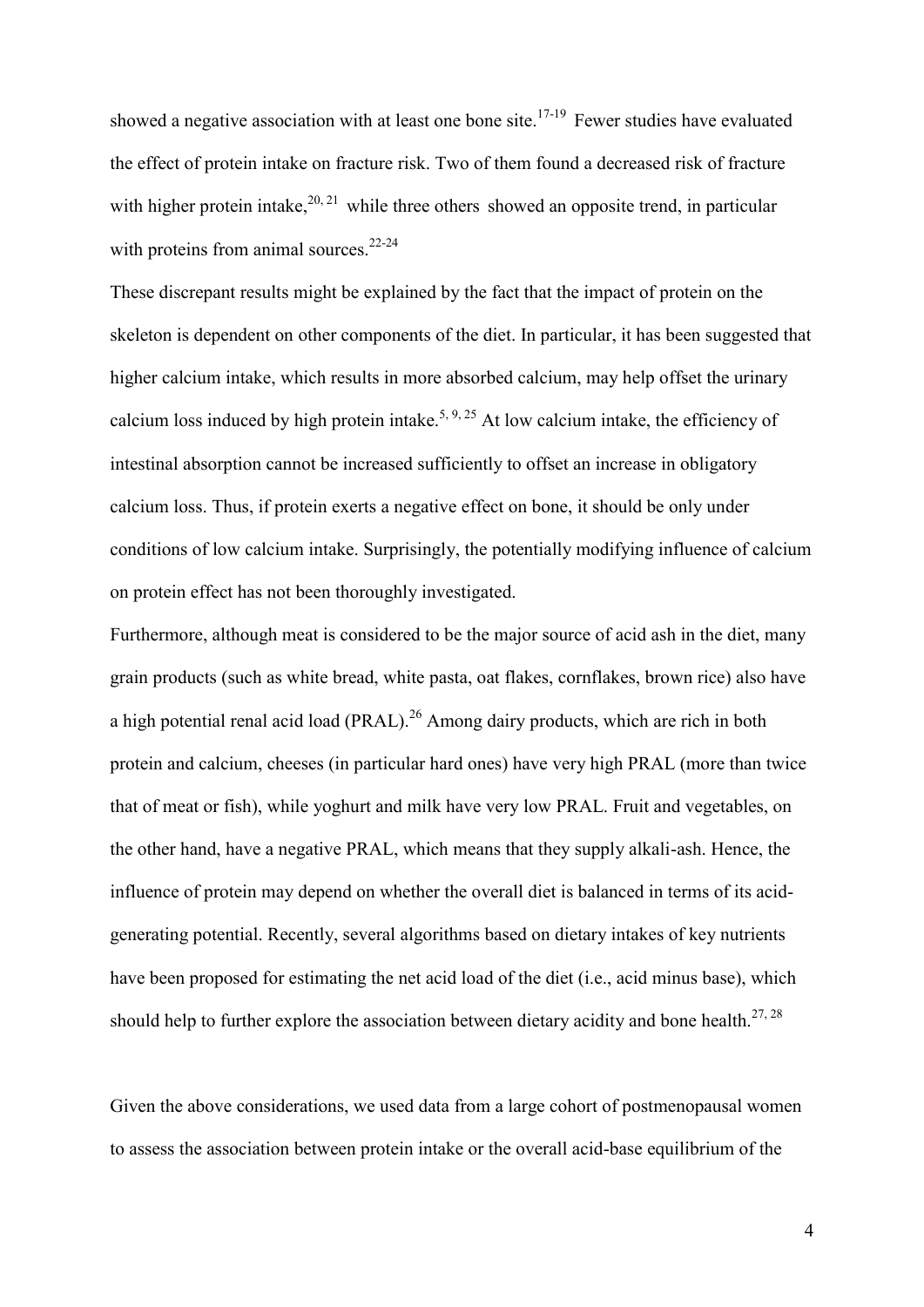diet and fracture risk, and to explore whether the observed associations vary according to levels of calcium intake.

#### **MATERIALS AND METHODS**

#### *The E3N cohort study*

The E3N (Etude Epidémiologique de femmes de la Mutuelle Générale de l'Education Nationale, MGEN) prospective cohort was initiated in France in 1990 to study the risk factors for the most frequent sites of cancer in women.<sup>29</sup> The cohort includes  $100,000$  women, living in France, aged 40 to 65 years at baseline, and covered by the MGEN national teacher's health insurance plan.

Dietary habits, use of hormonal treatments, reproductive factors and other factors, such as tobacco consumption, anthropometrical measurements, personal history of a variety of diseases, or family history of cancer were recorded in self–administered questionnaires, completed approximately every 24 months. Each questionnaire investigated the occurrence of personal medical events, including fractures, since the last follow-up questionnaire. Women who replied to the dietary questionnaire constitute the French cohort of the European Prospective Investigation on Cancer,<sup>30</sup> named E3N-EPIC. After 15 years of follow-up, response rate to the latest questionnaire was still as high as 83 %.

#### *Dietary data*

Dietary data were collected between June 1993 and July 1995. The dietary questionnaire was composed of two parts, the first including questions on the consumption (quantity and frequency) of food groups, the second qualitative questions allowing detailing the food groups into food items. The questionnaire assessed dietary consumption of 208 items. It was sent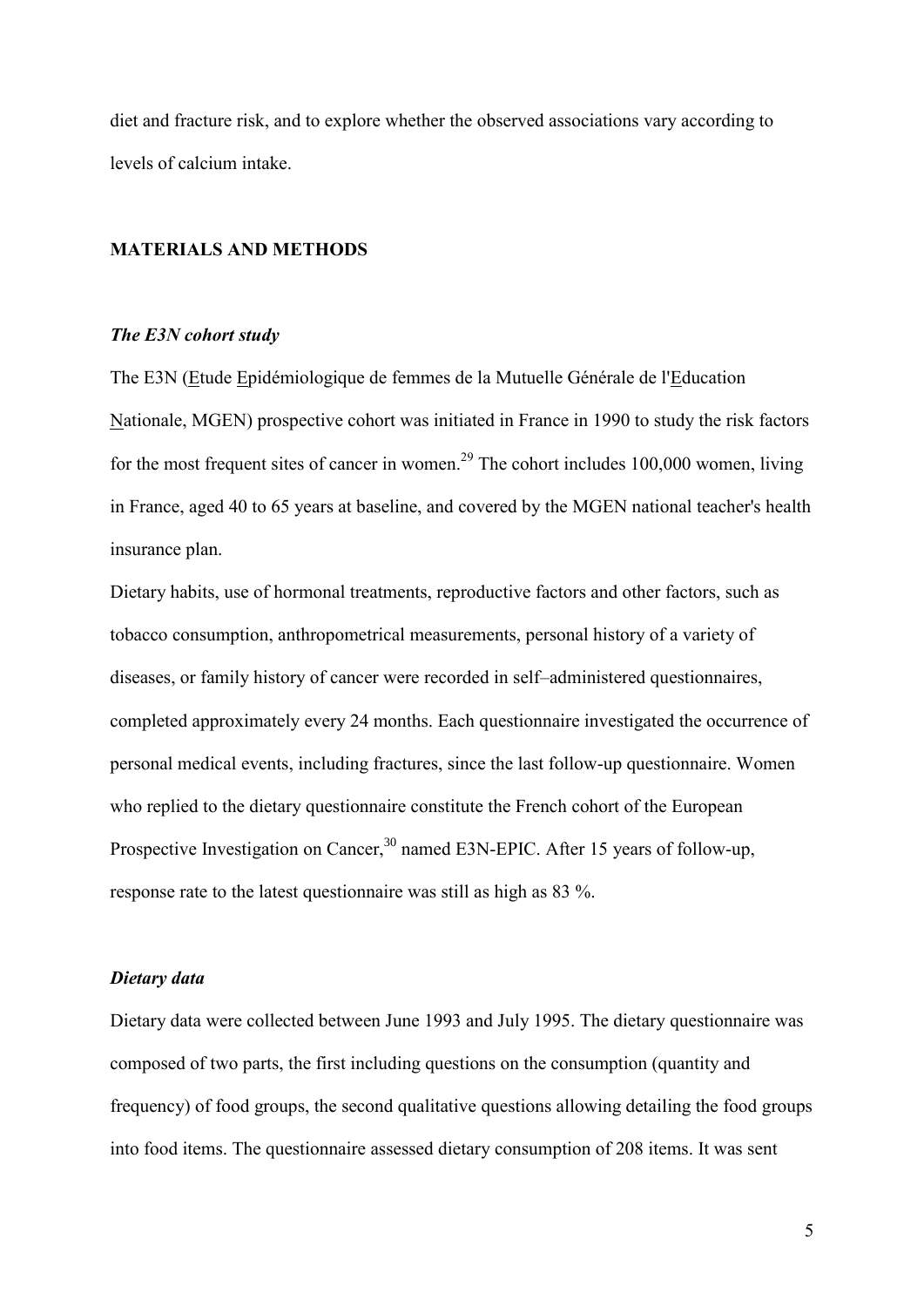with a booklet of photos to facilitate the estimation of portion sizes. They were sent to 95,644 women and two reminders were sent to non-responders. Finally, 77,613 questionnaires were collected (81.1%).

Both the questionnaire and the booklet were validated.<sup>31, 32</sup> The validity of the dietary questionnaire was assessed using a sample of 115 women, taking as the reference the average of twelve 24-hr recalls obtained at monthly intervals over a 1-year period. The reproducibility of the dietary questionnaire was also tested. A high proportion of subjects (76% for foods and 72% for nutrients) were classified in the same or adjacent quintile for the dietary questionnaire and the 24-hr recalls. The Pearson"s correlation coefficient for calcium intake was 0.38 for validity and 0.75 for reproducibility.

After exclusion of 985 questionnaires because of absence of consent for external health follow-up by the insurance plan in case of dropout, and of 2,132 questionnaires because of miscoded answers, 74,524 questionnaires were available for the analysis. Women with extreme values (in the bottom 1% or top 1%) of the ratio between energy intake and energy requirement (computed after taking into account age, weight and height) were excluded (n=1,492), leaving 73,032 women with analysable dietary data.

#### *Studied population and identification of fracture cases*

From the women with proper dietary data, only post-menopausal women at the dietary data assessment were considered eligible in the present study (n=40,224). In each follow-up questionnaire, women were asked to report on the occurrence of a fracture along with the date and the circumstances of the event. Women whose fracture was declared between the date of menopause and the dietary questionnaire were excluded (prevalent fractures, n=3,488) since dietary habits (in particular, calcium consumption) may have been modified after fracture occurrence. A specific mailing to women that had reported a fracture in one of the follow-up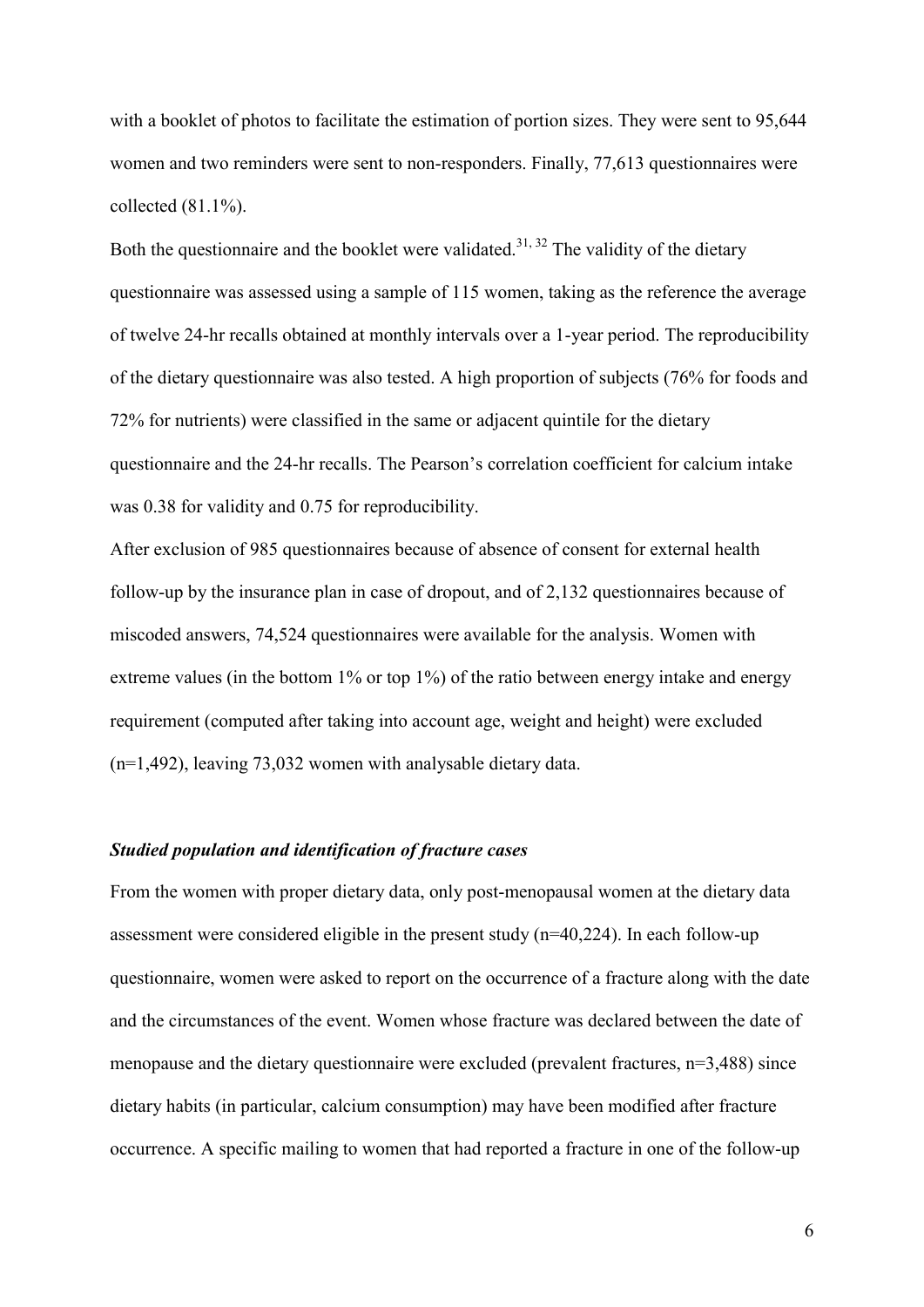questionnaires up to the 2002 questionnaire included was designed in order to record its date and circumstances. We excluded women with incomplete or missing data about events (n=185), those with fractures after the endpoint, or due to motor vehicle accidents, other highimpact trauma (fall from higher than one"s standing height), or metastases corresponding to 334 women. Finally, our analyses were conducted on 2408 women with incident fracture and 33809 fracture-free women, i.e. 36,217 women in total.

#### *Statistical analysis*

We used relative risks (RR) from a Cox model regression, with age as time-scale, as measures of association, and calculated 95 percent confidence intervals (95% CI). To avoid problems of correlation between total energy intake and consumption of nutrients, we used the nutrient density method<sup>33</sup> for total proteins, animal proteins, vegetal proteins, and dietary calcium. Variables were studied as quartiles of nutrient intake, and tests for linear trend were performed considering categories as an ordinal variable. Additional analyses were also conducted in which protein intake was not energy-adjusted but expressed as the amount of protein per kg of body weight, according to current recommendations. Calcium intake was studied as a time-dependent variable in order to include an updated fifth category for calcium supplement users. Information on calcium supplement use was extracted from questions on treatment/prevention of osteoporosis and on dietary supplementation. To estimate dietary acid load, we calculated the renal net acid excretion (RNAE), using the formula proposed by Remer *et al*.<sup>27</sup>.

We first evaluated the overall associations between fracture risk, and calcium and protein intakes (total, animal, and vegetal protein) as well as the estimate of the acid load (RNAE), in separate Cox models, with age as the time scale, adjusting for major potential confounders (BMI (continuous), physical activity at the dietary data assessment (in METs, continuous),

7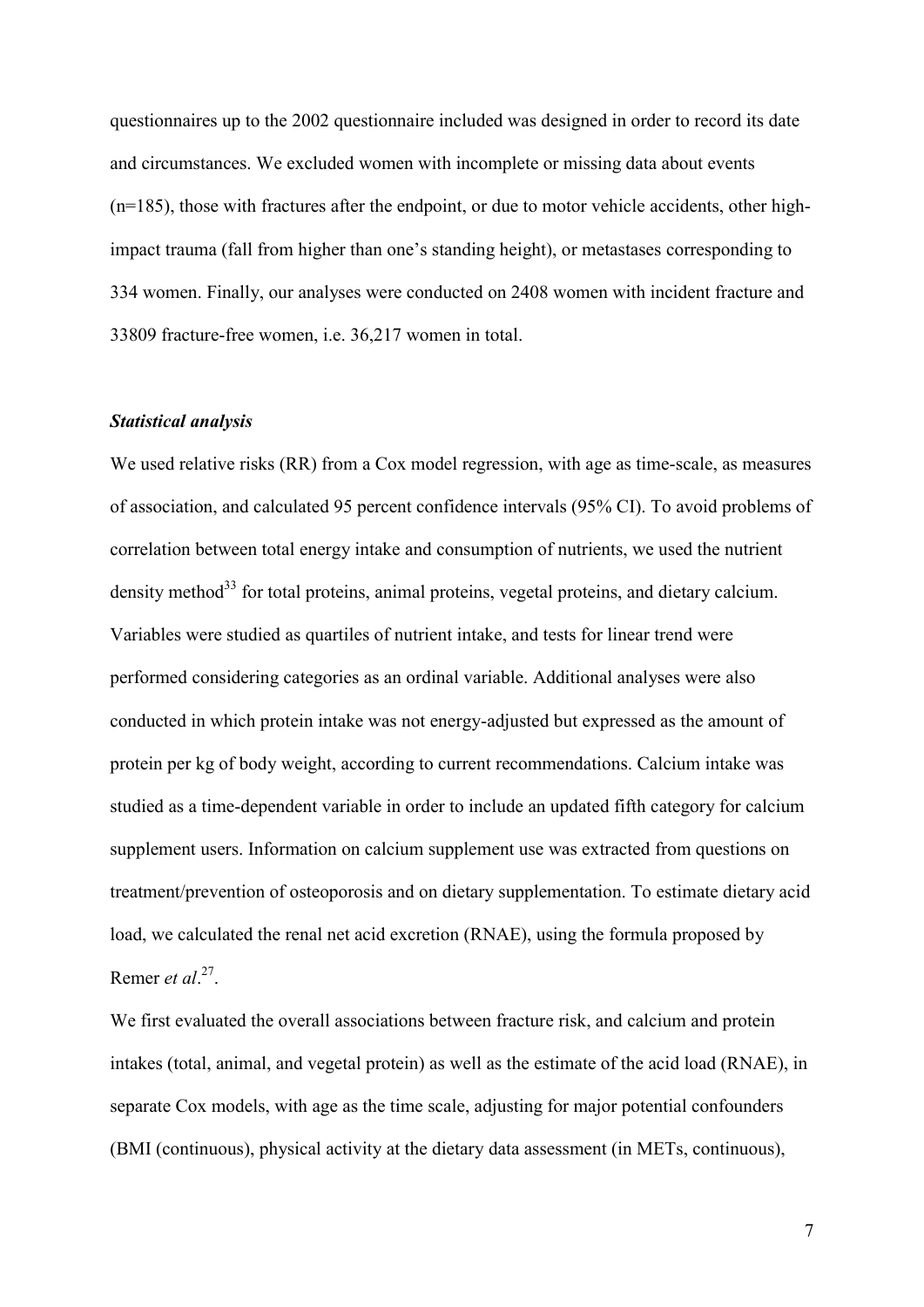parity, maternal history of hip fracture (yes/no), ever use of post menopausal hormonal therapy (HT) as a time-dependent variable, smoking status (current, ex-, or never smoker) as a time-dependent variable, alcohol intake (in g of daily ethanol intake, continuous) and total daily non-alcoholic energy intake (Kcal/day)).

To assess interaction between protein and calcium for fracture risk, we then included both variables and the corresponding interaction terms in a single Cox model and calculated the RR associated with each combination of protein and calcium, taking the low/low combination (i.e., lowest quartile of both protein and calcium) as the reference category. A similar approach was used to assess the interaction between dietary acidity and calcium. All models were adjusted for potential confounders as described above.

All analyses were performed using the SAS $\odot$  software, version 8.2.

#### **RESULTS**

The mean duration of follow-up was  $8.37 \pm 1.73$  years. Characteristics of the population with and without fracture are presented in Table 1. The association between fracture risk and, respectively, dietary proteins, calcium and RNAE in the whole population is presented in table 2. There was no significant association between protein measures or RNAE and fracture in age-adjusted models or in multivariate models adjusting for major potential confounders. Similarly, there was no clear association between dietary calcium and fracture, although use of calcium supplements was associated with a significant decreased fracture risk ( $RR = 0.83$ ; 95% CI: 0.72 – 0.96).

Table 3 shows RRs of fracture associated with each combination of calcium and, respectively, total proteins and RNEA. High protein intake, expressed as energy density (in g/1000 kcal), was associated with a statistically significant increased fracture risk in the lowest quartile of calcium (RR = 1.51, 95% CI: 1.17-1.94) for the high protein – low calcium group compared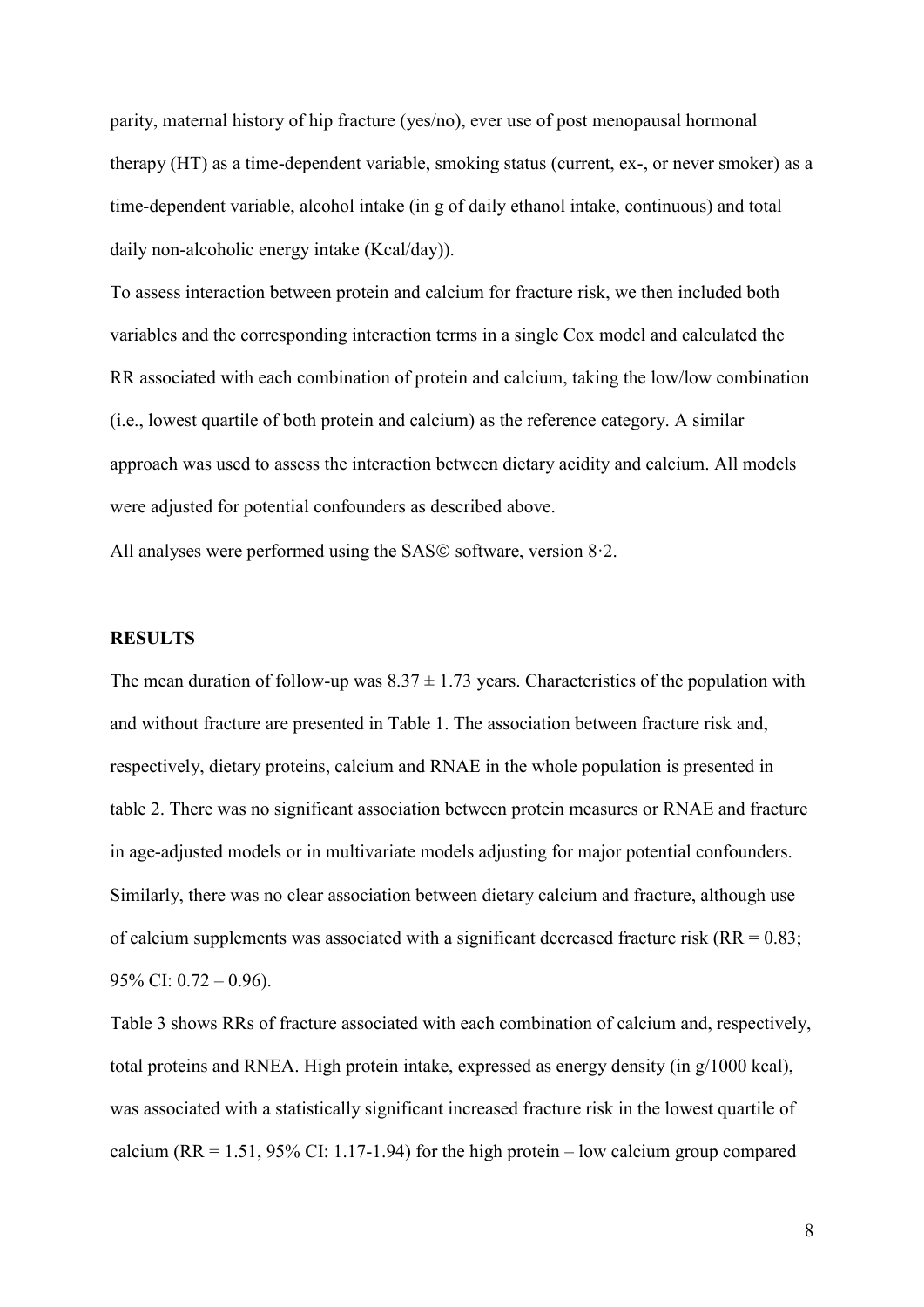to the low protein – low calcium group, taken as the reference; p for linear trend across protein quartiles < 0.0001), whereas there was no association between protein and fracture risk at higher calcium levels. We also examined the interaction of calcium and, respectively, animal and vegetal proteins (results not shown). A significant trend of increasing fracture risk with increasing protein was found for animal protein in the lowest calcium quartile  $(RR =$ 1.66 for highest versus lowest protein quartiles, 95% CI: 1.29-2.13; p trend < 0.0001) whereas a trend in the opposite direction was found for vegetal protein  $(RR = 0.68$  for highest versus lowest protein quartiles, 95% CI: 0.53-0.87; p trend < 0.0001). With regard to RNAE, we found a pattern of interaction similar to that with total protein and animal protein: there was a significant trend of increasing fracture risk with increasing RNAE in the lowest calcium quartile (RR = 1.44 for highest versus lowest RNAE quartile, 95% CI:  $1.11 - 1.86$ ; p trend < 0.0001), whereas there was no clear association at higher calcium levels.

We also examined the association between fracture risk and total protein intake expressed in grams per kg of weight rather than in terms of density. The results were similar to those observed with total protein density : no significant association in the overall population, but a significant trend of increasing fracture risk with increasing protein intake in the lowest quartile of calcium ( $RR = 1.46$ ,  $95\%$  CI: 1.03-2.06 for the highest protein quartile versus the lowest; p for linear trend across quartiles < 0.0001). Noteworthy, the lowest quartile bound was 1.15 g/kg and the mean intake in that quartile was 0.94 g/kg, i.e., higher than the currently recommended intake of 0.8 g/kg; <sup>35</sup> the highest quartile bound was 1.71 g/kg, which means that more than 25% of our population had an intake twice higher than the current recommendations.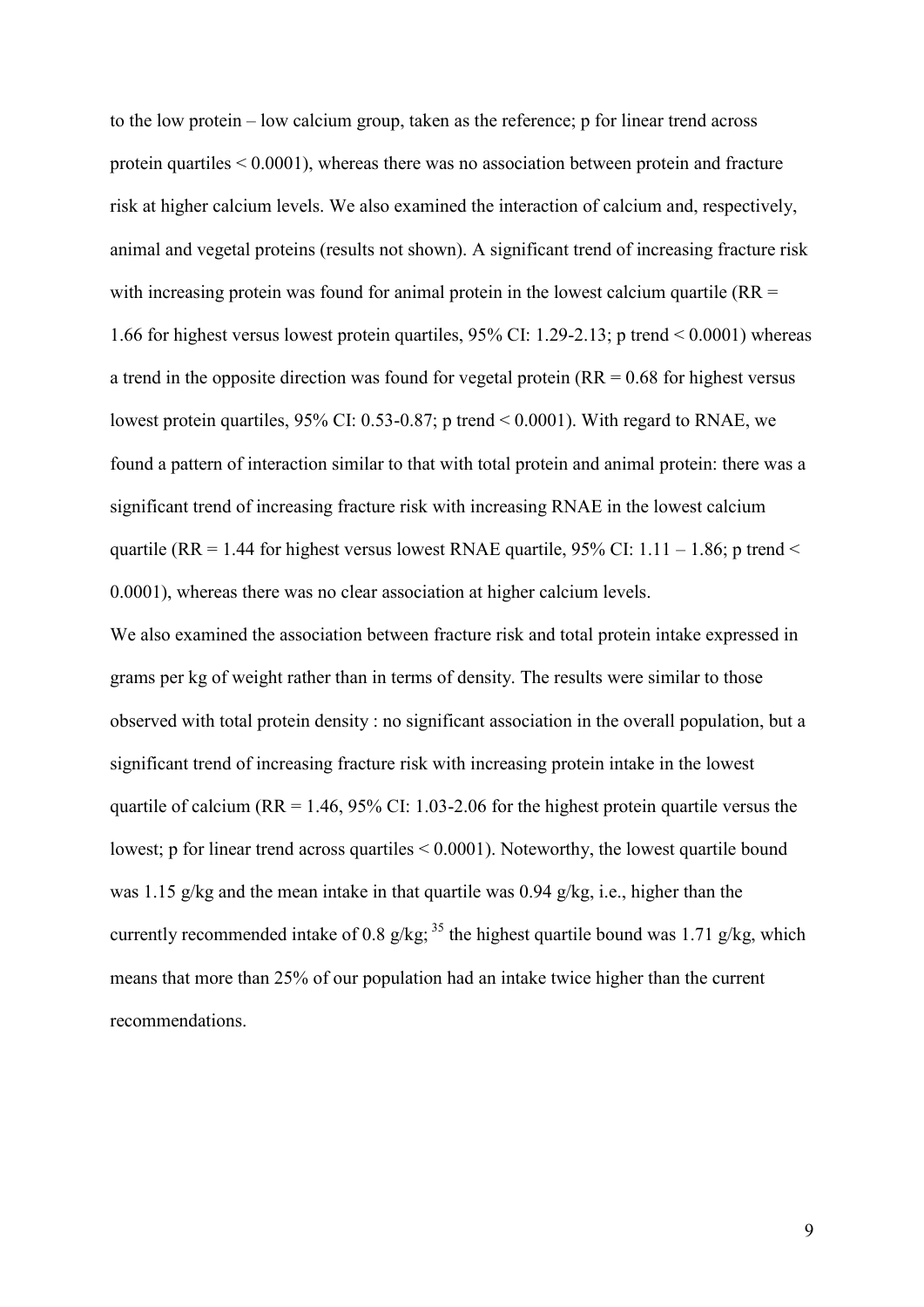#### **DISCUSSION**

In this prospective study of postmenopausal women, there was no significant association between protein intake and fracture risk in the whole population. However, an elevated fracture risk was found in women with a high intake of protein in the presence of low calcium intake. The same pattern of interaction was observed when total protein intake was expressed in grams per kg of weight . A significant trend of increasing fracture risk with increasing protein was also found for animal protein in the lowest calcium quartile whereas a trend in the opposite direction was found for vegetable protein. The difference between animal and vegetal proteins is unlikely to be explained by inherent differences in the effects of animal and vegetal proteins per se. $8,34$  A more likely explanation is related to the fact that vegetal protein is present in alkalinogenic foods (i.e., fruits and vegetables) whereas animal protein is not. In our cohort, vegetal protein was negatively correlated with RNAE ( $r = -0.10$ ; p  $\lt$ 0.0001) whereas animal protein was positively correlated with RNAE ( $r = +0.36$ ; p  $\le$ 0.0001), and the 2 types of proteins were inversely correlated ( $r = -0.36$ ;  $p \le 0.0001$ ). Hence, in our cohort, a higher vegetal protein intake can be considered as an indicator of a diet that is globally less acidic. In the low calcium group, fruits and vegetable intakes increased across quartiles of vegetal protein (from 468 g/d in the lowest quartile to 582 g/d in the highest quartile of vegetal protein).

Similarly to what was observed for proteins, there was no significant association between RNAE and fracture risk in the overall population, but higher RNAE was associated with a significant increased risk of fracture in the lowest quartile of calcium. The consistency of the pattern of the observed interactions supports the hypothesis that high protein - high acid ash diets can lead to chronic metabolic acidosis and subsequent bone loss unless calcium intake is also high. It must be emphasized that these results apply to a population with relatively high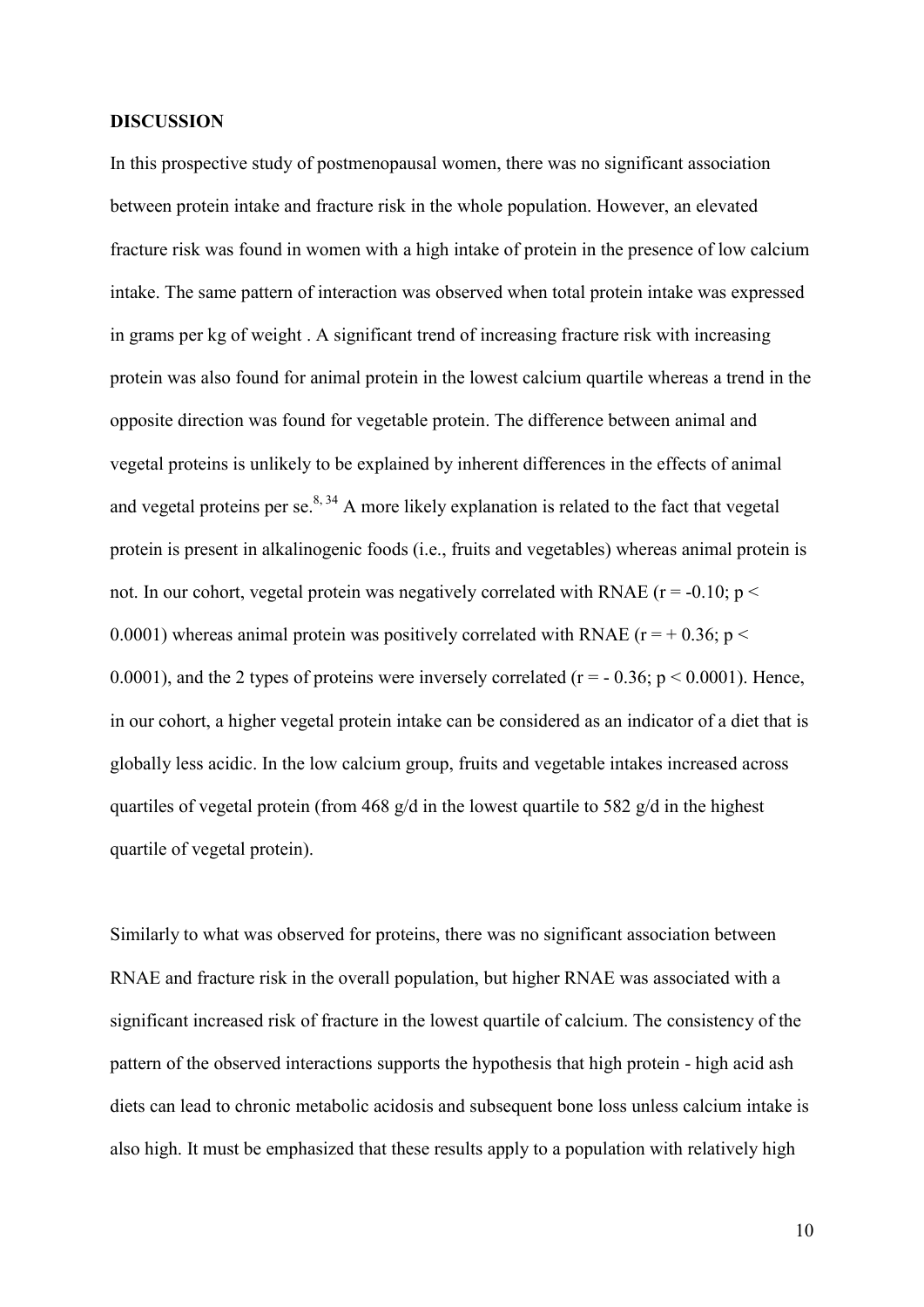intakes both of calcium and of protein. Indeed, average calcium intake was 1034 mg/day; and for 89% of women in the cohort, protein intake represented more than 15% of their total alcohol-free caloric intake, i.e. the upper limit of recommendations for the French population.<sup>35</sup> Almost two thirds of proteins came from animal sources. Because protein and calcium intakes are positively and significantly correlated ( $r = +0.38$ ;  $p < 0.0001$ ) and the two nutrients are hypothesized to have countervailing effects, it should not be surprising, as noted by Heaney,<sup>5</sup> that there is no appreciable effect of protein intake on bone health at the population level.

Few studies have examined the effect of protein intake on the skeleton as a function of calcium intake, but their results also suggest an interaction between calcium and protein intakes. In a large cohort of middle-aged Norwegians.<sup>22</sup> there was no clear association between calcium intake or non-dairy animal protein intake and hip fracture. However, women with both low calcium intake ( $\leq 623$  mg/d) and high non-dairy protein intake ( $\geq 21.6$  g/d) had approximately twice the risk of hip fracture than women with higher calcium intake and lower non dairy protein intake. In the Nurses" Health Study, high protein intake was associated with an overall 22% increased risk of forearm fracture, and the association seemed to be more pronounced at low calcium intake (below 540 mg/d).<sup>23</sup> No increase in risk was observed for hip fractures, but as noted by the authors, the power to detect a similar increase was limited by the smaller number of such fractures in the study.

In a secondary analysis of data from a 3-yr randomised controlled trial of calcium and vitamin D supplementation,  $36$  high protein intake was associated with a favourable change in total body and femoral neck BMD (bone mineral density) in the supplemented group but not in the placebo group (mean calcium intake of 1346 and 871 mg/d, respectively). These results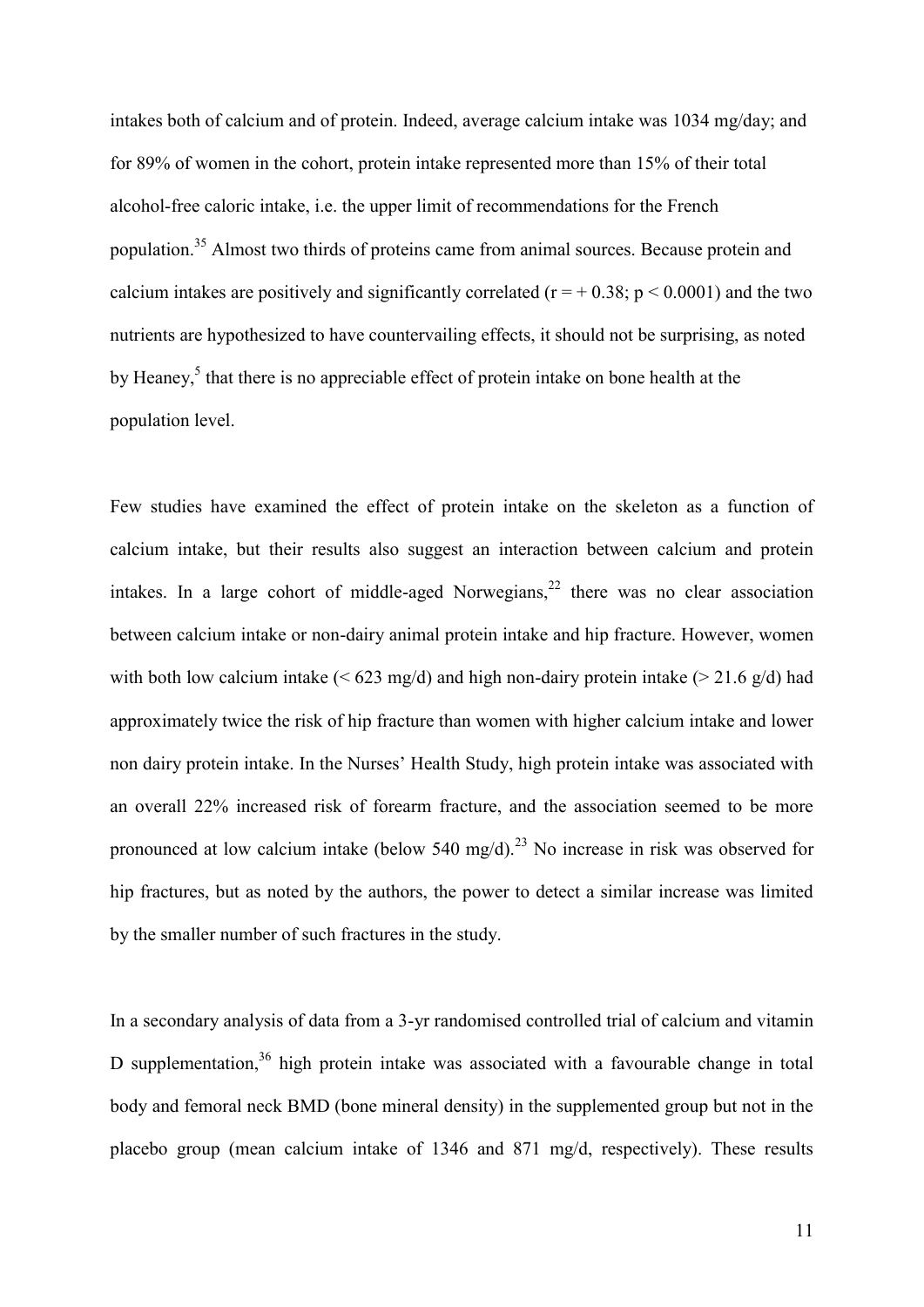suggest that a high calcium intake may compensate for protein-induced urinary calcium losses, and even tilt the balance of positive and negative effects of proteins on bone towards a net positive effect. Dietary protein intake supplies the amino-acids necessary for maintaining bone matrix, and there is evidence that it also promotes the production of IGF-1, a factor that stimulates bone growth.<sup>25</sup> A high calcium intake may therefore enable the full expression of the dietary protein-mediated anabolic drive on bone. Because the calcium supplement used in that study provided alkali source (citrate and malate), an alternative hypothesis, as noted ty the authors, is that the beneficial effect of protein on bone in the supplemented group may be due, at least in part, to the provision of sufficient alkali to neutralize the protein-derived acid.

In our study, we found no clear evidence that high protein intake is associated with a reduced fracture risk when calcium intake is high, although fracture risk tended to decrease with increasing protein intake in the subgroup of women who were taking calcium supplements. We did not have precise information on the type and dosage of calcium supplement used, nor on the reasons for taking the supplement. If prescription was based on an increased osteoporosis risk, the potentially beneficial effect of a high calcium / high protein intake may be underestimated. We found no significant difference in the prevalence of common risk factors for osteoporosis (i.e., HT use, BMI, physical activity, parity, maternal history of hip fracture, smoking) in the supplemented group as compared to the non-supplemented group. However, we cannot be sure that the two groups did not differ on some unmeasured characteristics related to osteoporosis risk. It should also be noted that in Dawson-Hugues" study, calcium supplement was associated with vitamin D supplement (700 UI daily). Hence, the effect of calcium cannot be separated from the effect of vitamin D. In this study, we don"t have precise information on the type of calcium supplement used, in particular we don't know if it was associated or not with vitamin D.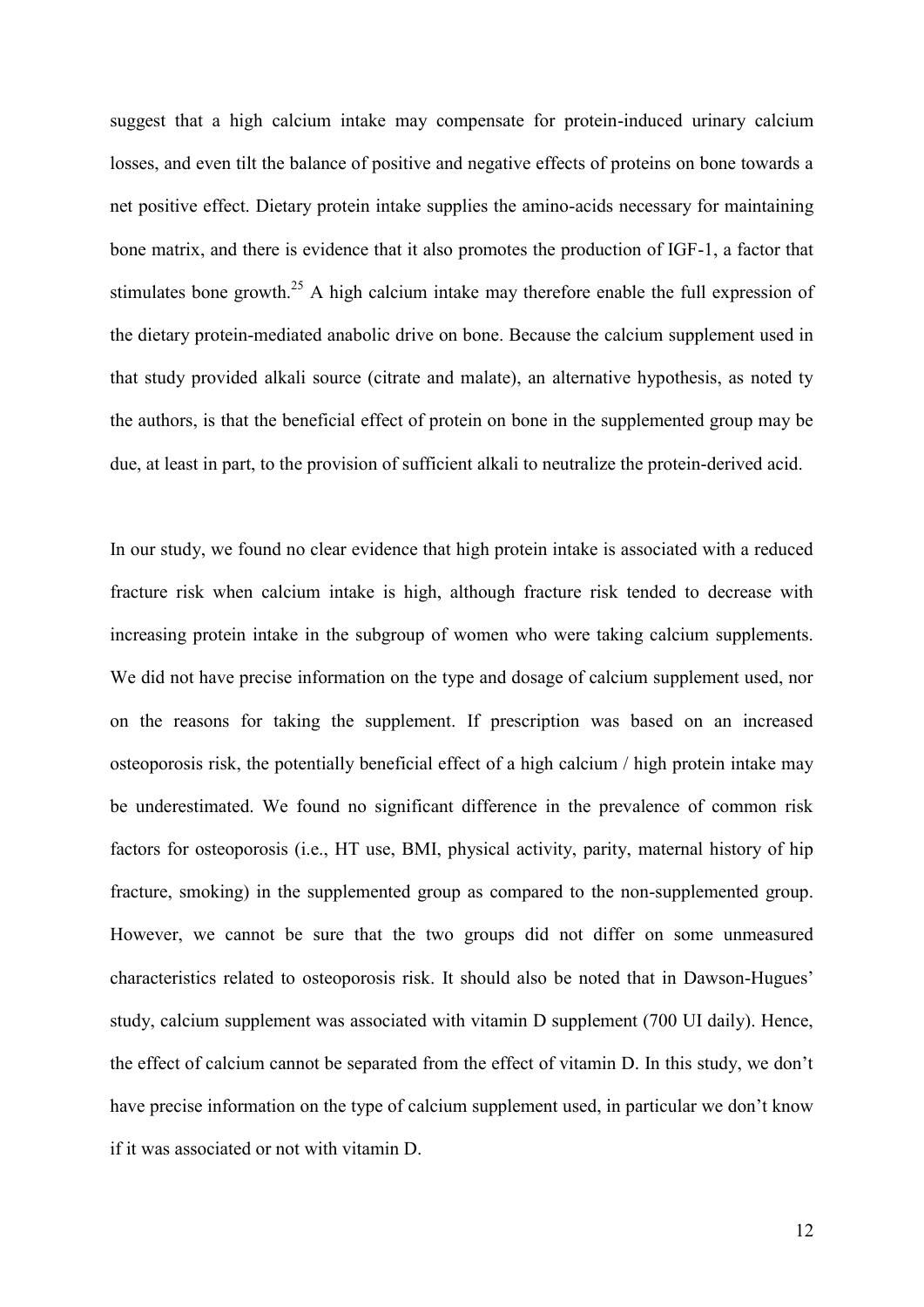Few epidemiological studies have examined the association between RNAE and bone mineral density and, to the best of our knowledge, no study examined its association with fracture risk or the interaction of RNAE and calcium on fracture risk. Results from the Aberdeen Prospective Osteoporosis Screening Study (APOSS) have shown that lower estimates of the net endogenous acid production were associated with greater lumbar spine and hip bone mineral density, and with lower levels of biomarkers of bone resorption.<sup>37, 38</sup> Other indirect evidence that dietary acid-base balance plays a role in bone health has come from epidemiological studies that found a positive association between potassium intake or fruit and vegetables intake (which represent the major source of buffer in the diet) on axial and peripheral bone mass and on bone metabolism.<sup>39, 40</sup> In the Framingham cohort, for instance, high intakes of potassium, and of fruit and vegetables were associated with lower rates of bone loss in men and greater bone mass in women.<sup>41</sup> A later analysis in the same cohort provided evidence that dietary protein is beneficial to bone mass: subjects with higher total and animal protein intakes had lower rates of bone loss than did subjects consuming less protein.<sup>12</sup> These results suggest that in the Framingham cohort, dietary protein intake was beneficial to bone, at least in part because its potential acidifying influence was balanced by the alkalising effect of the dietary potassium intake. $42$ 

Our results suggest that the effect of dietary protein on bone is best considered in the context of the entire diet of each individual, particularly in terms of balance between acid-forming and base forming foodstuffs as well as overall calcium intake. There was no association between high protein – high acid ash diets and fracture risk in the highest quartile of calcium density (> 600 mg/1000 kcal) which corresponds to a mean intake of 1389 mg/d, whereas a significant trend of increasing fracture risk with increasing protein or RNAE was observed in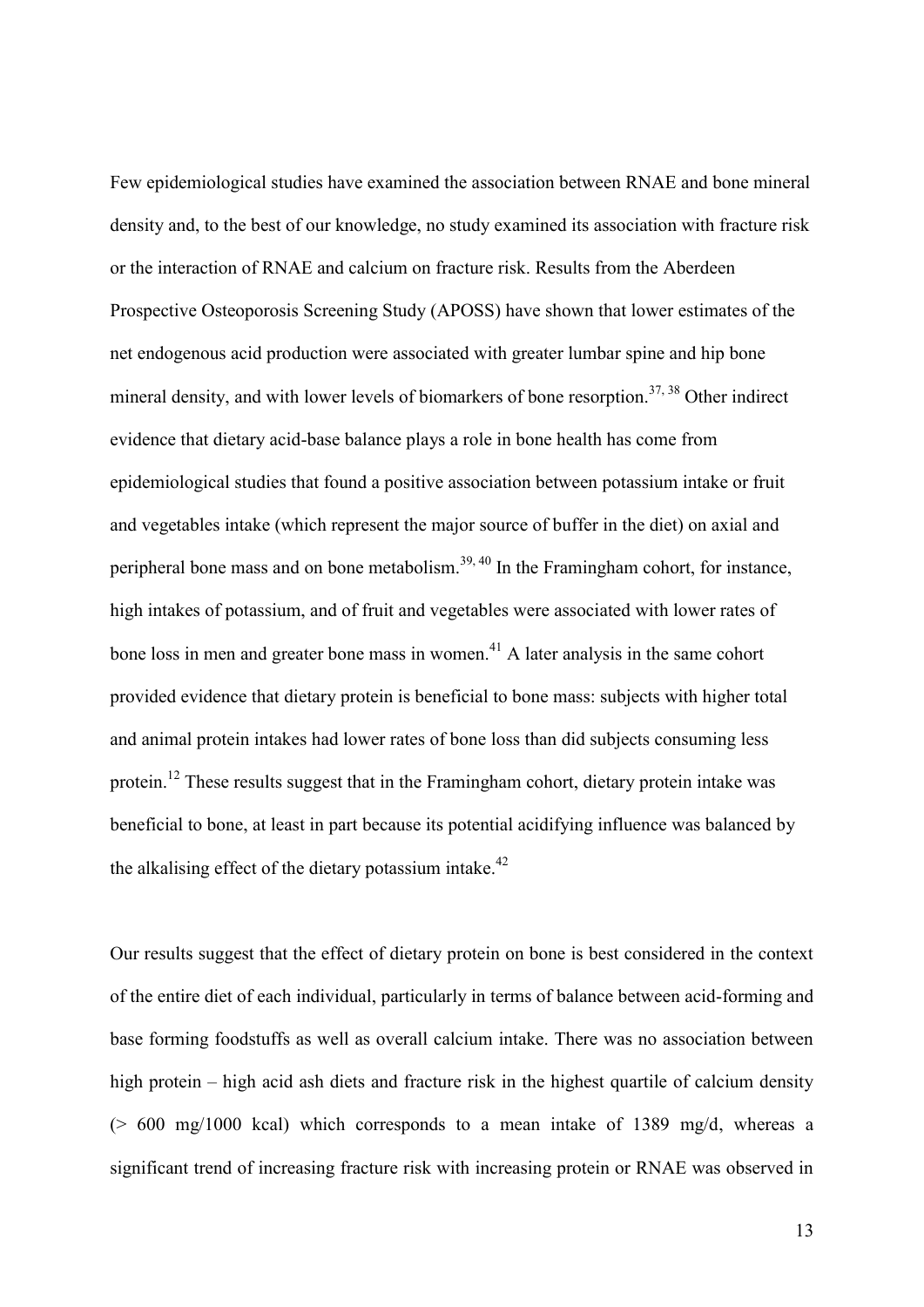the lowest quartile of calcium (< 400 mg/1000 kcal) which corresponds to a mean intake of 749 g/d. This suggests that currently recommended calcium intake of over 1200 mg calcium per day for postmenopausal women may usually be sufficient to compensate for urinary calcium losses induced by high protein – high acid ash diets. On the other hand, it should also be noticed that when protein intake was within recommendation (our low group) or RNAE was low, increasing calcium intake above 400 mg/1000 kcal yielded no additional benefit in terms of fracture risk reduction, which suggests that optimum calcium requirements for bone health may depend on protein intake and, more generally, on the overall acid-base balance of the diet.

Our findings suggest that there may be two alternative strategies to reduce fracture risk in our Western population where protein intake is generally high and diets are predominantly 'acidogenic': either increase calcium intake up to at least 1200 mg/d, or decrease protein intake to moderate (recommended) amounts while increasing foods rich in base precursors such as fruits and vegetables and ensuring moderately high calcium intake. This last strategy is particularly appealing as a global health policy since it may reduce the burden of several other chronic diseases in addition to osteoporosis.<sup>40</sup> We should also keep in mind that if the effect of a high protein – high calcium diet is similar on the bone to the effect of a normal protein – normal calcium diet, a recent controlled trial suggested a potential adverse effect of calcium supplements on risk of cardiovascular events.<sup>43</sup>

Our study had several limitations. First, fracture data could not be verified through radiographic or surgery reports. However, a specific questionnaire was addressed to women who had reported a fracture during follow-up to ask them the date and circumstances of the fracture as well as the type of fracture, and women with incomplete or missing data about events were excluded. In addition, we should emphasize that our cohort is mostly composed

14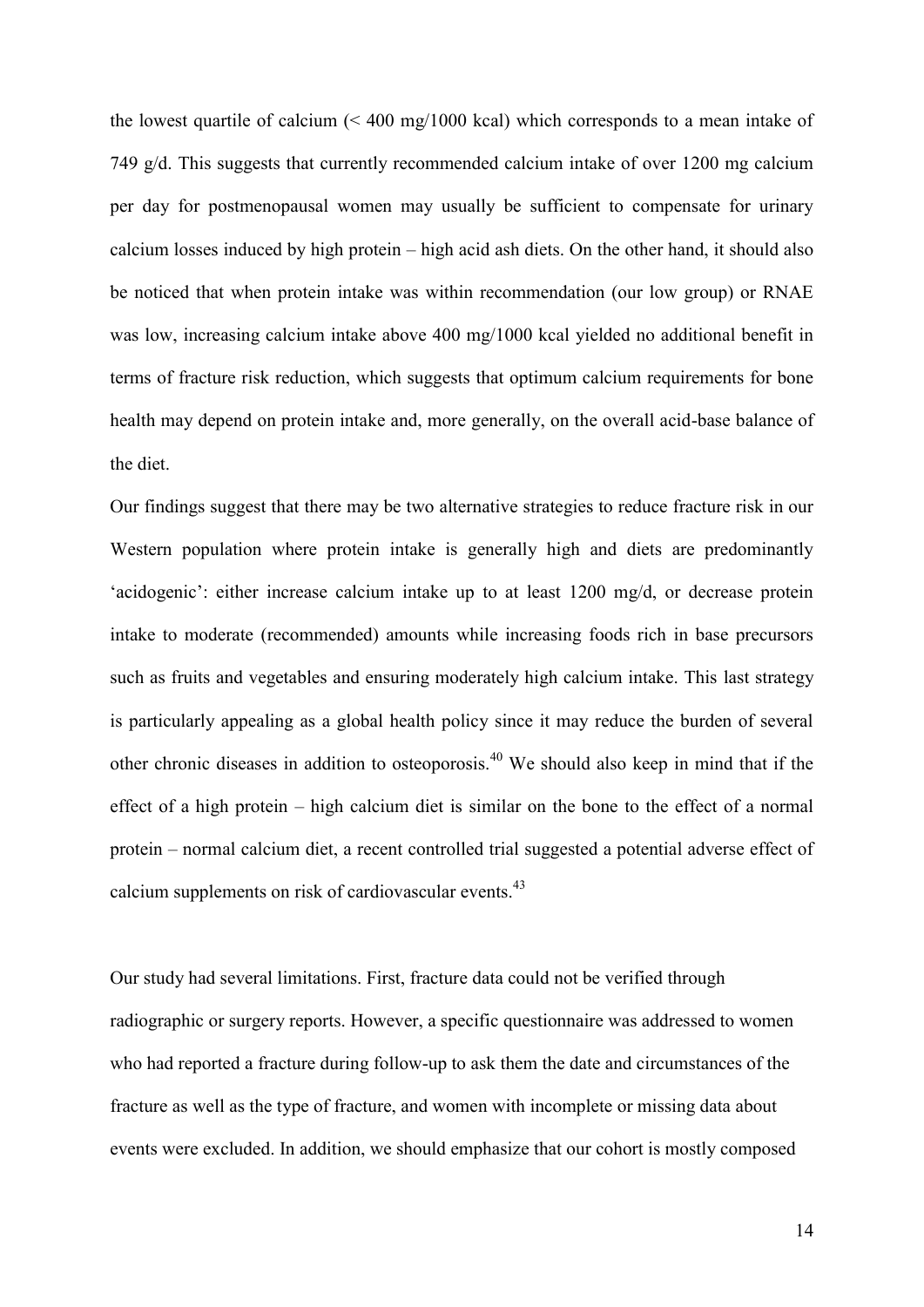of educated women, and validation studies of other endpoints have demonstrated that our participants were very reliable in their answers.<sup>44, 45, 31</sup> Second, we did not have reliable information on corticotherapy or osteoporosis treatments use, and thus could not exclude from the analysis women using such treatments. However, given the mean age of the cohort at baseline (56 years) and the study period (1998 – 2002), the proportion of women who had been using effective osteoporosis treatments such as biphosphonates was probably small. Another study limitation is that we do not know how well our nutritional data described the diet in the long term. However, imprecision in the estimation of nutrients intake probably does not account for the relation found between high protein / low calcium intake and fracture since any misclassification would be expected to be nondifferential and thus would tend to reduce the strength of a true relation. On the other hand, the observed association do not necessarily imply a causal relation. Although adjustment was made for a number of risk factors for fracture in the multivariate analyses, we cannot exclude the possibility that other factors associated with protein and/or calcium could be responsible for the association. For instance, vitamin D is known to promote calcium intestinal absorption and could also decrease the risk of falling by improving lower extremity muscle function. Several reports indicate that vitamin D insufficiency is very common among post-menopausal women, and a recent randomized controlled trial showed that vitamin D supplementation reduced fracture risk among subjects living in the community.<sup>46</sup> In this study, we didn"t have information on sun light exposure and questions concerning fish did not distinguish between fatty fish, rich in vitamin D, and other types of fish. Phytoestrogens may also affect the risk of fracture, but we didn"t have information on consumption of soy products or use of dietary supplements including phytoestrogens (although both were rather uncommon in France before the year 2002).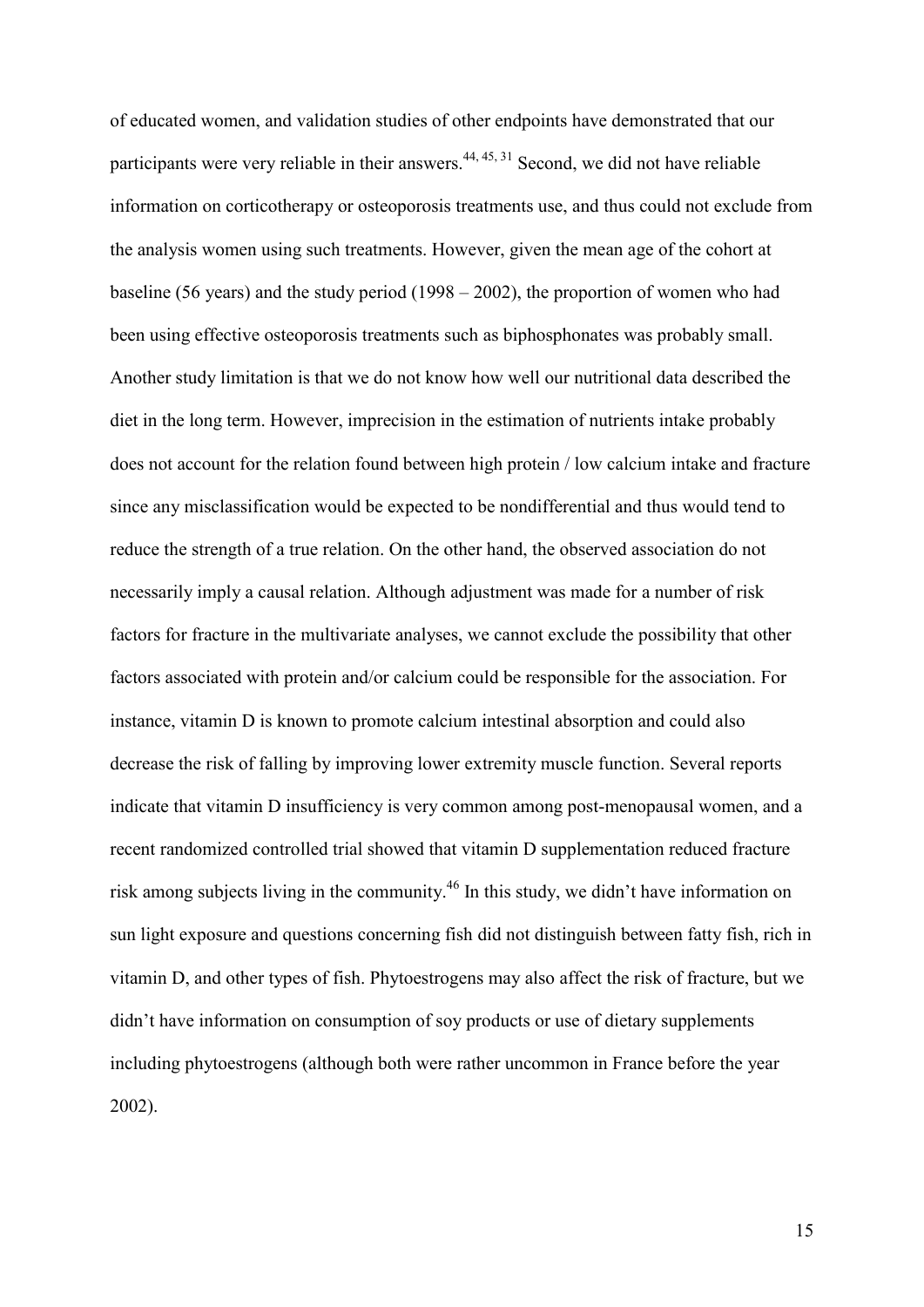Finally, it should be emphasized that our results apply to a population with normal to high protein intake, and that it is the combination of excess protein / low calcium that was associated with an increased fracture risk. Our results do not apply to elderly subjects at risk of undernutrition, in particular. Given the studied range of intakes, we could not examine the risk of fracture associated with low protein intake. But there is already considerable evidence that low protein intake is detrimental to bone. Protein is a major bulk constituent of bone and must be regularly supplied by the diet throughout life. In the elderly, low protein intakes are often observed in patients with hip fracture. In these patients, a randomized controlled study after orthopedic management demonstrated that protein supplementation attenuated postfracture bone loss, increased muscles strength and reduced medical complications and hospital stay.<sup>8</sup>

In summary, in this population of post-menopausal women with normal to high protein intake and fairly high calcium intake, we found no overall association between total protein or RNAE and fracture risk. However, there was some evidence that high protein – high acid ash diets were associated with an increased risk of fracture in the lowest calcium group (< 400 mg/1000 kcal; lowest quartile bound), which is compatible with the acid-ash hypothesis. On the other hand, in normal protein – low RNAE subgroups, there was no association between calcium and fracture risk.

#### Acknowledgment:

#### Funding/support :

The E3N study is supported by the French League against Cancer, the European Community, the 3M Company, the "Mutuelle Générale de l"Education Nationale", the French Institute of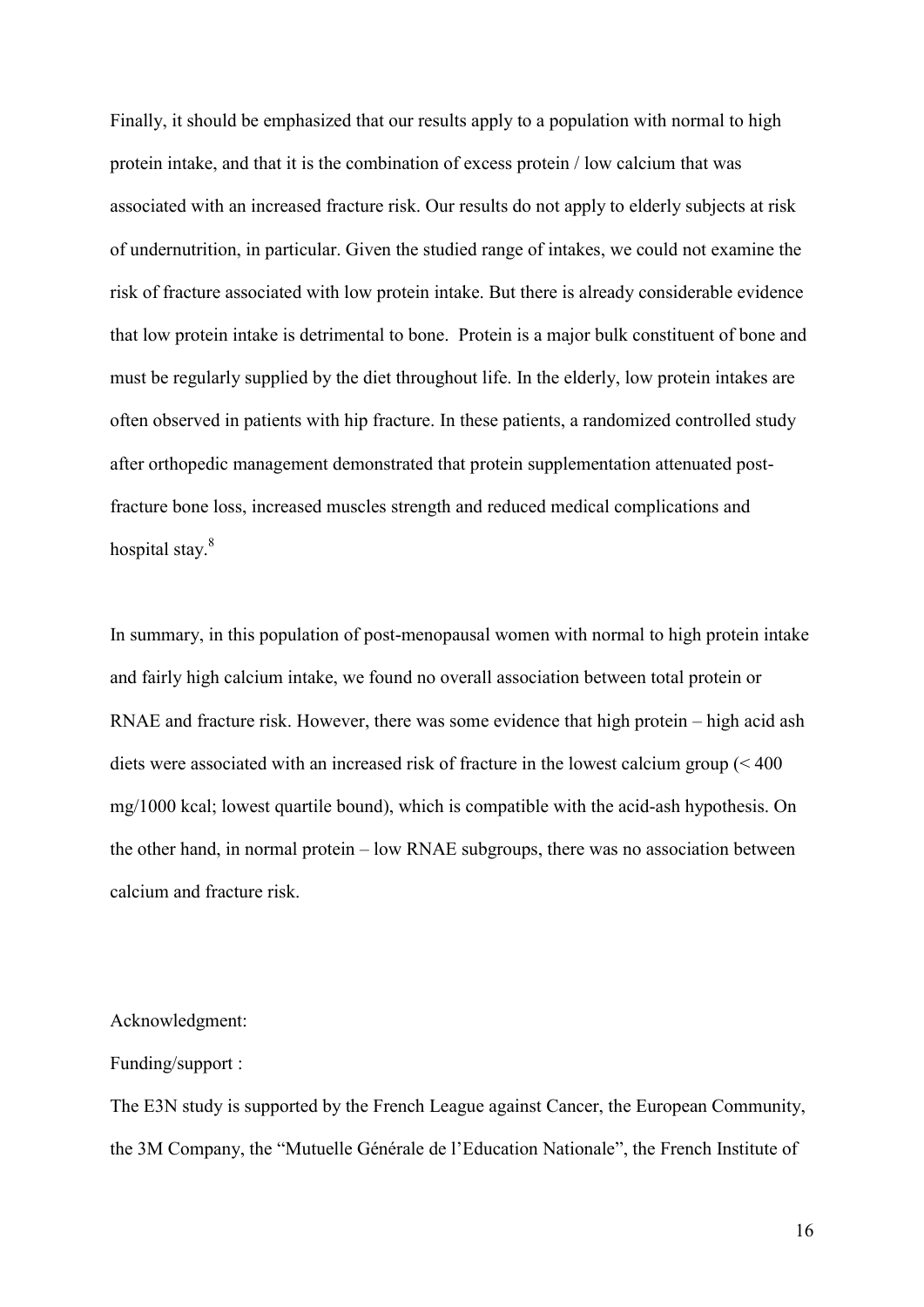Health and Medical Research (Inserm), the Gustave Roussy Institute and several General Councils in France.

The present analysis has been supported by a grant from Inserm.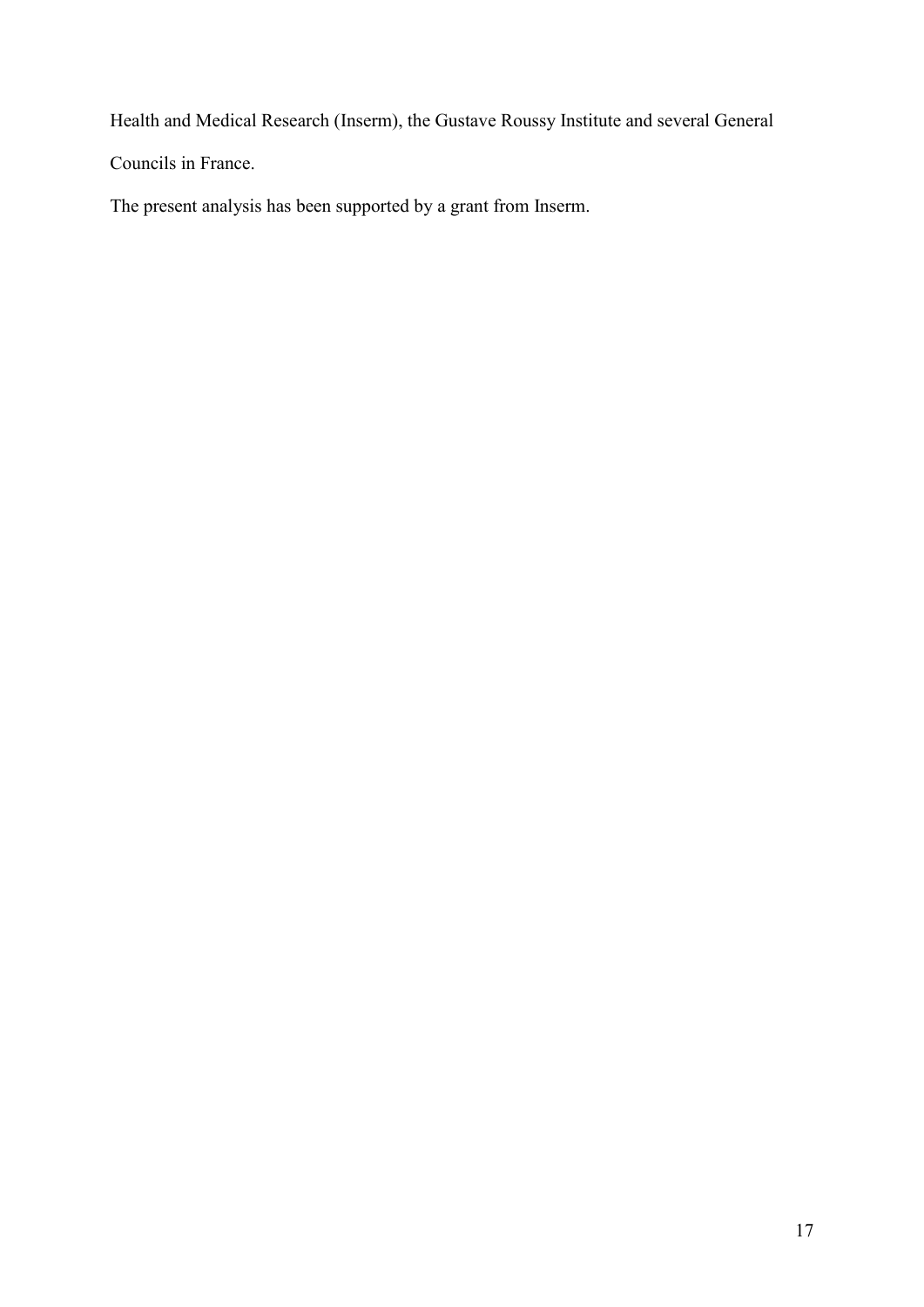Reference List:

1. Heaney RP, Recker RR 1982 Effects of nitrogen, phosphorus, and caffeine on calcium balance in women. J Lab Clin Med 99:46-55.

2. Hegsted M, Linkswiler HM 1981 Long-term effects of level of protein intake on calcium metabolism in young adult women. J Nutr 111:244-251.

3. Pannemans DL, Schaafsma G, Westerterp KR 1997 Calcium excretion, apparent calcium absorption and calcium balance in young and elderly subjects: influence of protein intake. Br J Nutr 77:721-729.

4. Barzel US, Massey LK 1998 Excess dietary protein can adversely affect bone. J Nutr 128:1051-1053.

5. Heaney RP 1998 Excess dietary protein may not adversely affect bone. J Nutr 128:1054- 1057.

6. New SA 2002 Nutrition Society Medal lecture. The role of the skeleton in acid-base homeostasis. Proc Nutr Soc 61:151-164.

7. Kerstetter JE, O'Brien KO, Insogna KL 2003 Dietary protein, calcium metabolism, and skeletal homeostasis revisited. Am J Clin Nutr 78:584S-592S.

8. Bonjour JP 2005 Dietary protein: an essential nutrient for bone health. J Am Coll Nutr 24:526S-536S.

9. Heaney RP 2002 Protein and calcium: antagonists or synergists? Am J Clin Nutr 75:609- 610.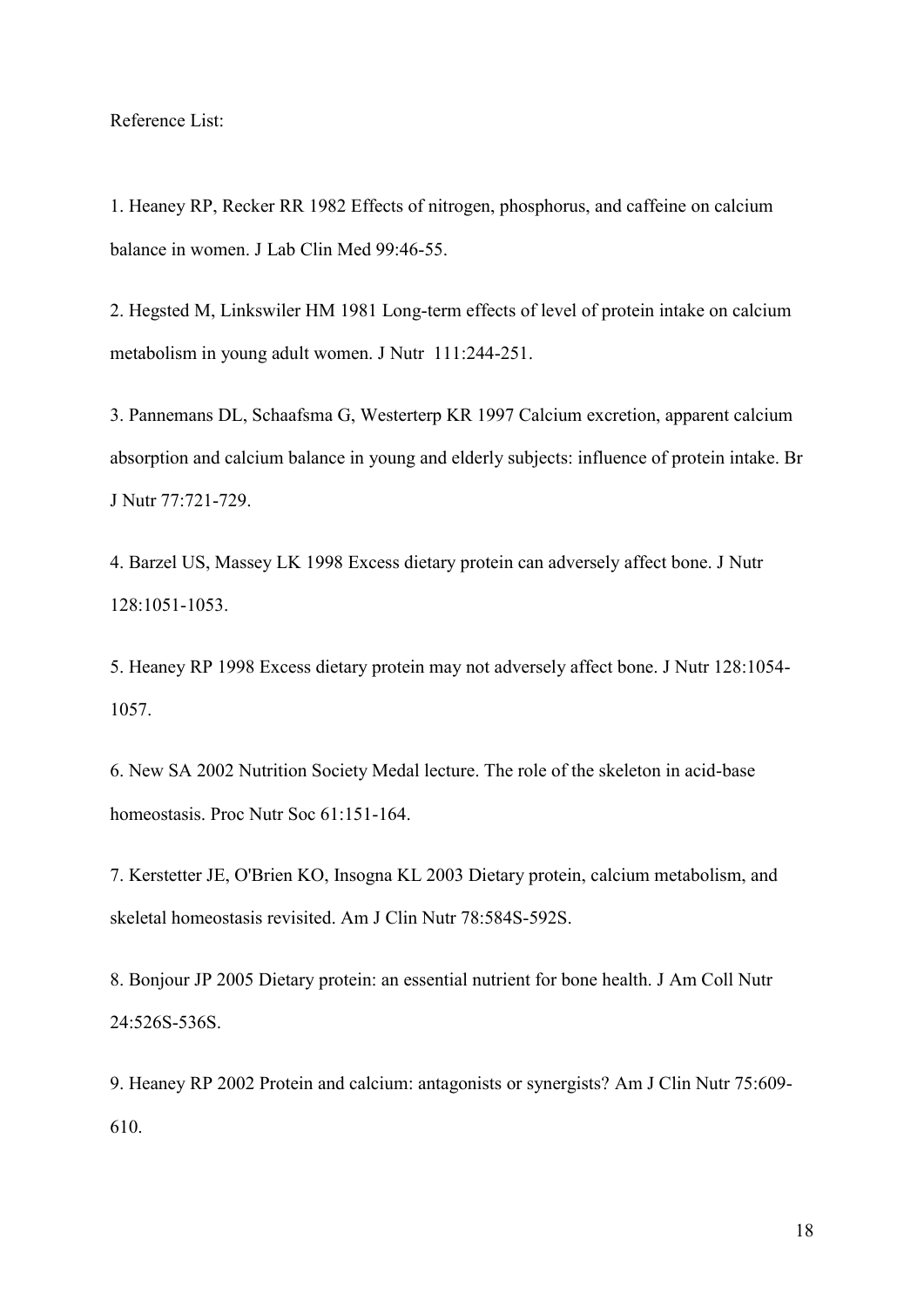10. Lacey JM, Anderson JJ, Fujita T, Yoshimoto Y, Fukase M, Tsuchie S et al 1991 Correlates of cortical bone mass among premenopausal and postmenopausal Japanese women. J Bone Miner Res 6:651-659.

11. Cooper C, Atkinson EJ, Hensrud DD, Wahner HW, O'Fallon WM, Riggs BL et al 1996 Dietary protein intake and bone mass in women. Calcif Tissue Int 58:320-325.

12. Hannan MT, Tucker KL, Dawson-Hughes B, Cupples LA, Felson DT, Kiel DP 2000 Effect of dietary protein on bone loss in elderly men and women: the Framingham Osteoporosis Study. J Bone Miner Res 15:2504-2512.

13. Promislow JHE, Goodman-Gruen D, Slymen DJ, Barrett-Connor E 2002 Protein consumption and bone mineral density in the elderly. The Rancho Bernardo Study 155:636- 644.

14. Devine A, Dick IM, Islam AF, Dhaliwal SS, Prince RL 2005 Protein consumption is an important predictor of lower limb bone mass in elderly women 81:1423-8

15. Blaauw R, Albertse EC, Beneke T, Lombard CJ, Laubscher R, Hough FS 1994 Risk factors for the development of osteoporosis in a South African population. A prospective analysis. S Afr Med J 84:328-332.

16. Reid IR, Ames RW, Evans MC, Sharpe SJ, Gamble GD 1994 Determinants of the rate of bone loss in normal postmenopausal women. J Clin Endocrinol Metab 79:950-954.15.

17. Metz JA, Anderson JJ, Gallagher PN, Jr 1993 Intakes of calcium, phosphorus, and protein, and physical-activity level are related to radial bone mass in young adult women. Am J Clin Nutr 58:537-542.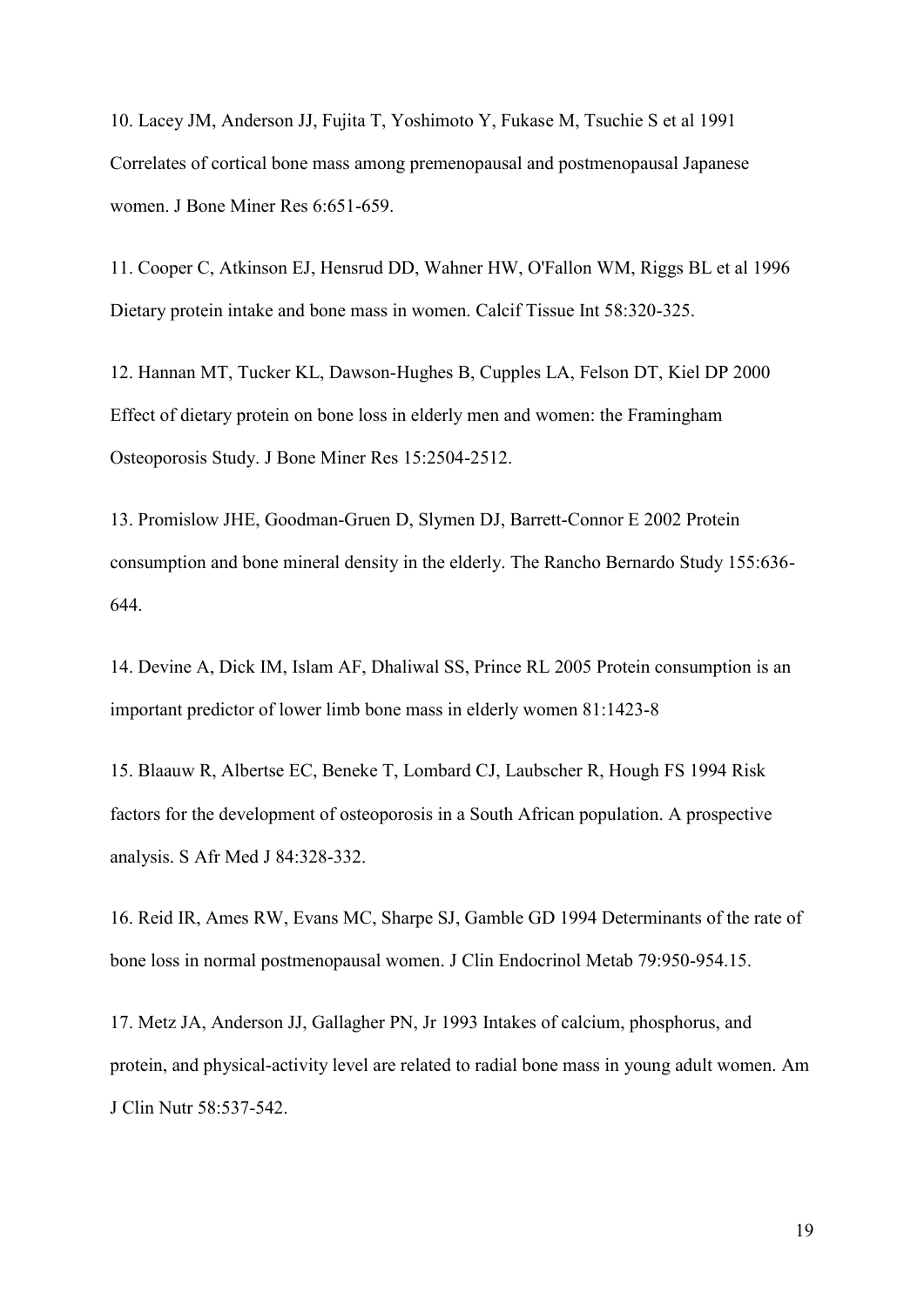18. Recker RR, Davies KM, Hinders SM, Heaney RP, Stegman MR, Kimmel DB 1992 Bone gain in young adult women. JAMA 268:2403-2408.

19. Weikert C, Walter D, Hoffmann K, Krobe A, Bergmann MM, Boeing H 2005. The relationship between dietary protein, calcium and bone health in women: results from the EPIC-Potsdam cohort. Ann Nutr Metab; 49:312-318.

20. Munger RG, Cerhan JR, Chiu BC 1999 Prospective study of dietary protein intake and risk of hip fracture in postmenopausal women. Am J Clin Nutr 69:147-152.

21. Wengreen HJ, Munger RG, West NA, Cutler DR, Corcoran CD, Zhang J, Sassano NE 2004 Dietary protein intake and risk of osteoporotic hip fracture in elderly residents of Utah 19:527-31.

22. Meyer HE, Pedersen JI, Loken EB, Tverdal A 1997 Dietary factors and the incidence of hip fracture in middle-aged Norwegians. A prospective study. Am J Epidemiol 145:117-123.

23. Feskanich D, Willett WC, Stampfer MJ, Colditz GA 1996 Protein consumption and bone fractures in women. Am J Epidemiol 143:472-479.

24. Sellmeyer DE, Stone KL, Sebastian A, Cummings SR 2001 A high ratio of dietary animal to vegetable protein increases the rate of bone loss and the risk of fracture in postmenopausal women. Study of Osteoporotic Fractures Research Group. Am J Clin Nutr 73:118-122.

25. Dawson-Hugues B 2003 Interaction of dietary calcium and protein in bone health in humans. J Nutr133:852S-854S.

26. Remer T, Manz F 1995 Potential renal acid load of foods and its influence on urine pH. J Am Diet Assoc 95:791-797.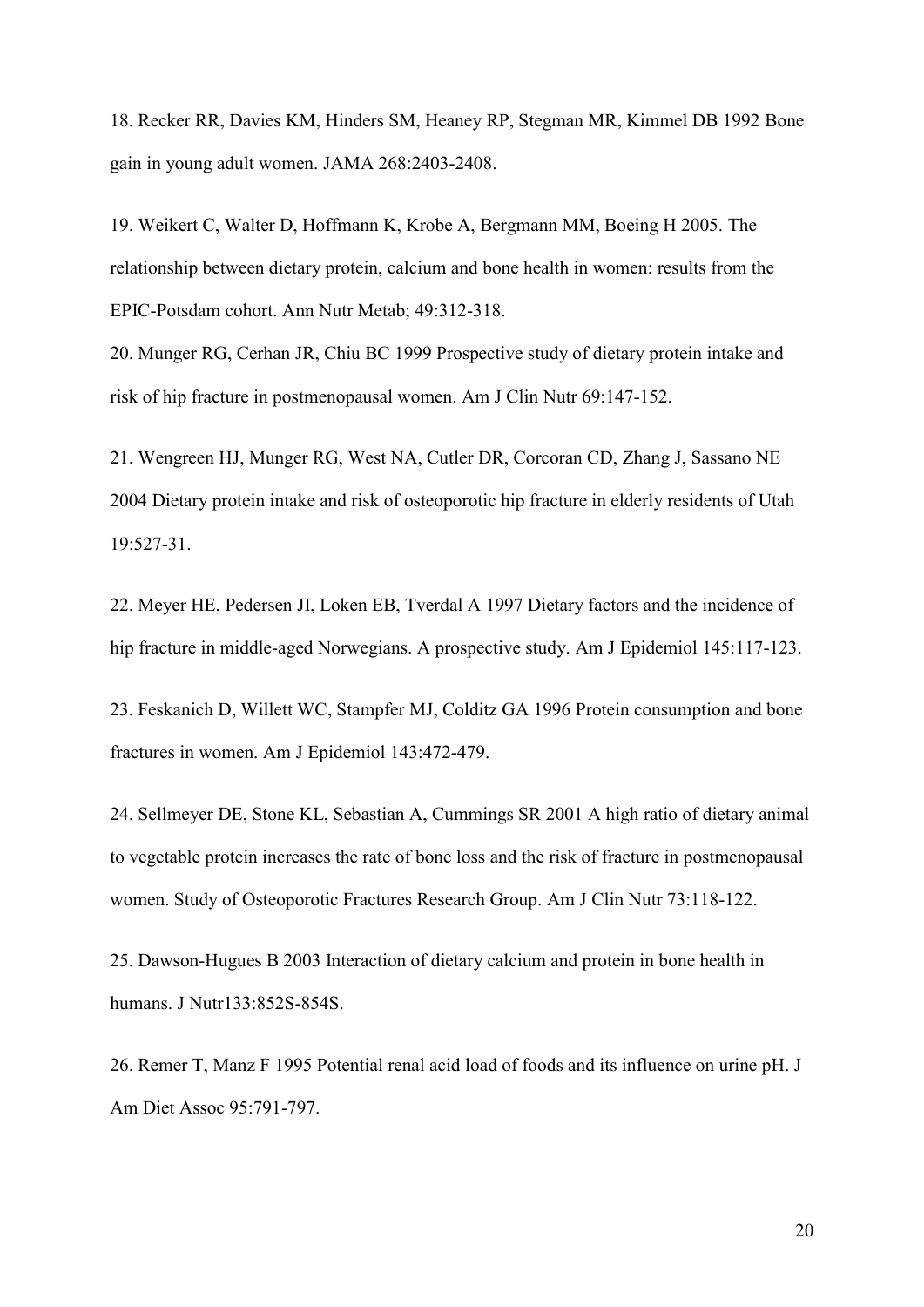27. Remer T, Dimitriou T, Manz F 2003 Dietary potential renal acid load and renal net acid excretion in healthy, free-living children and adolescents. Am J Clin Nutr 77:1255-1260.

28. Frassetto LA, Todd KM, Morris RC, Jr., Sebastian A 1998 Estimation of net endogenous noncarbonic acid production in humans from diet potassium and protein contents. Am J Clin Nutr 68:576-583.

29. Clavel-Chapelon F, van Liere MJ, Giubout C, Niravong MY, Goulard H, Le Corre C et al 1997 E3N, a French cohort study on cancer risk factors. E3N Group. Etude Epidémiologique auprès de femmes de l'Education Nationale. Eur J Cancer Prev 6:473-478.

30. Riboli E 1992 Nutrition and cancer: background and rationale of the European Prospective Investigation into Cancer and Nutrition (EPIC). Ann Oncol 3:783-791.

31. van Liere MJ, Lucas F, Clavel F, Slimani N, Villeminot S 1997 Relative validity and reproducibility of a French dietary history questionnaire. Int J Epidemiol 26:S128-S136.

32. Lucas F, Niravong M, Villeminot S, Kaaks R, Clavel-Chapelon F 1995 Estimation of food portion size using photographs: validity, strengths, weaknesses and recommendations. J Human Nutr Diet 8:65-74.

33. Willett W, Stampfer M 1998 Implications of total energy intake for epidemiologic analysis. In: Willett W (ed.) Nutritional Epidemiology. Oxford University Press, New York, NY, USA, pp 273-301.

34. Heaney RP 2001 Protein intake and bone health: the influence of belief systems on the conduct of nutritional science Am J Clin Nutr 73:5-6

35. Martin A 2001 Apports nutritionnels conseillés pour la population française. Tec et Doc, London, Paris, New York.

21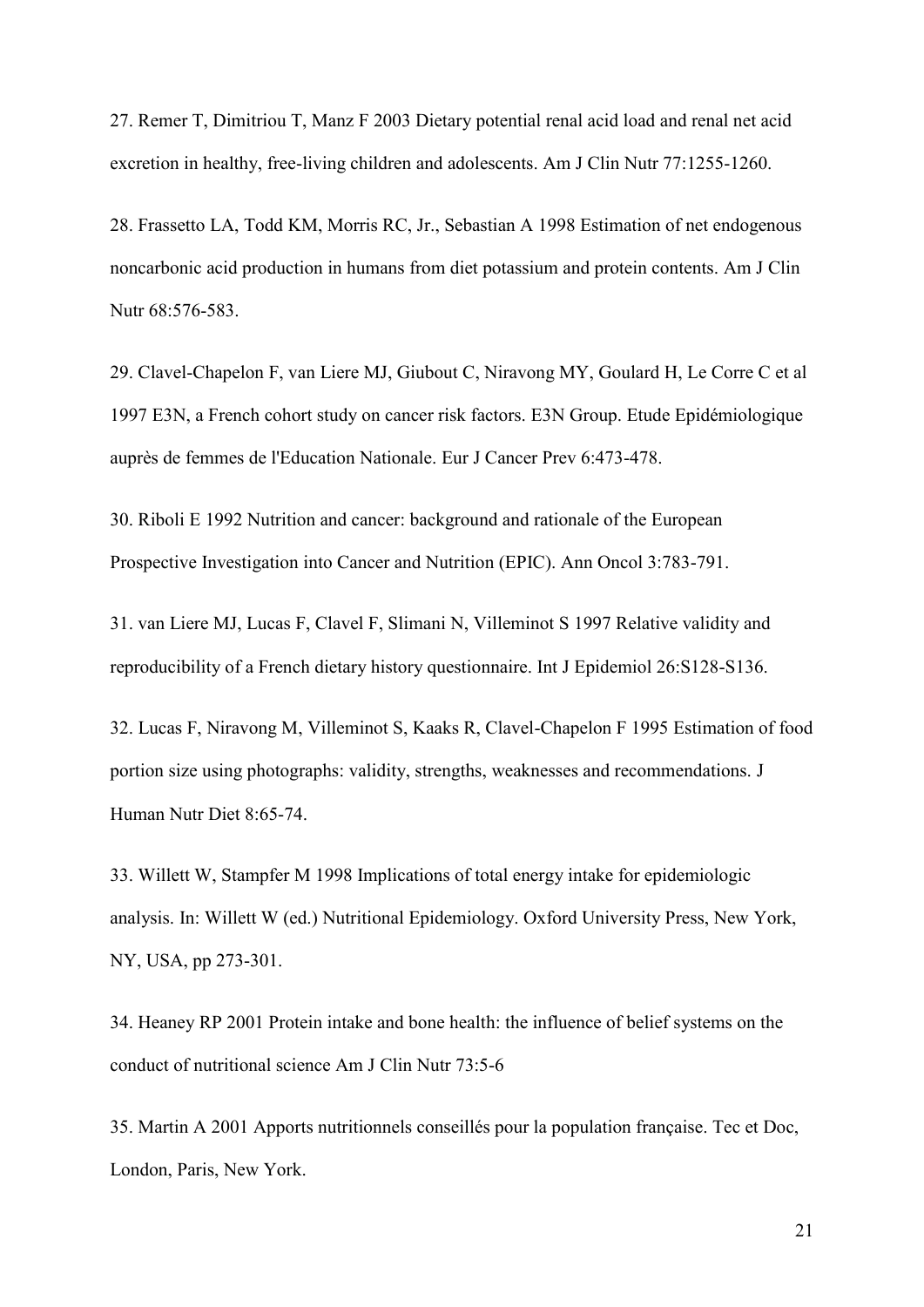36. Dawson-Hughes B, Harris SS 2002 Calcium intake influences the association of protein intake with rates of bone loss in elderly men and women. Am J Clin Nutr 75:773-779.

37. Macdonald HM, New SA, Fraser WD, Campbell MK, Reid DM 2005 Low dietary potassium intakes and high dietary estimates of net endogenous acid production are associated with low bone mineral density in premenopausal women and increased markers of bone resorption in postmenopausal women. Am J Clin Nutr 81:923-933.

38. New SA, Macdonald HM, Campbell MK, Martin JC, Garton MJ, Robins SP et al 2004 Lower estimates of net endogenous non-carbonic acid production are positively associated with indexes of bone health in premenopausal and perimenopausal women. Am J Clin Nutr 79:131-138.

39. New SA 2003 Intake of fruit and vegetables: implications for bone health. Proc Nutr Soc 62:889-899.

40. Lanhma-New SA 2008 The balance of bone health: tipping the scales in favor of potassium-rich, bicarbonate-rich foods. J Nutr 138:172S-177S.

41. Tucker KL, Hannan MT, Chen H, Cupples LA, Wilson PW, Kiel DP 1999 Potassium, magnesium, and fruit and vegetable intakes are associated with greater bone mineral density in elderly men and women. Am J Clin Nutr 69:727-736.

42. New SA, Millward DJ 2003 Calcium, protein, and fruit and vegetables as dietary determinants of bone health. Am J Clin Nutr 77:1340-1341.

43. Bolland MJ, Barber PA, Doughty RN, Mason B, Horne A, Ames R, Gamble GD, Grey A, Reid IA 2008 Vascular events in healthy older women receiving calcium supplementation: randomised controlled trial. BMJ 336:262-266.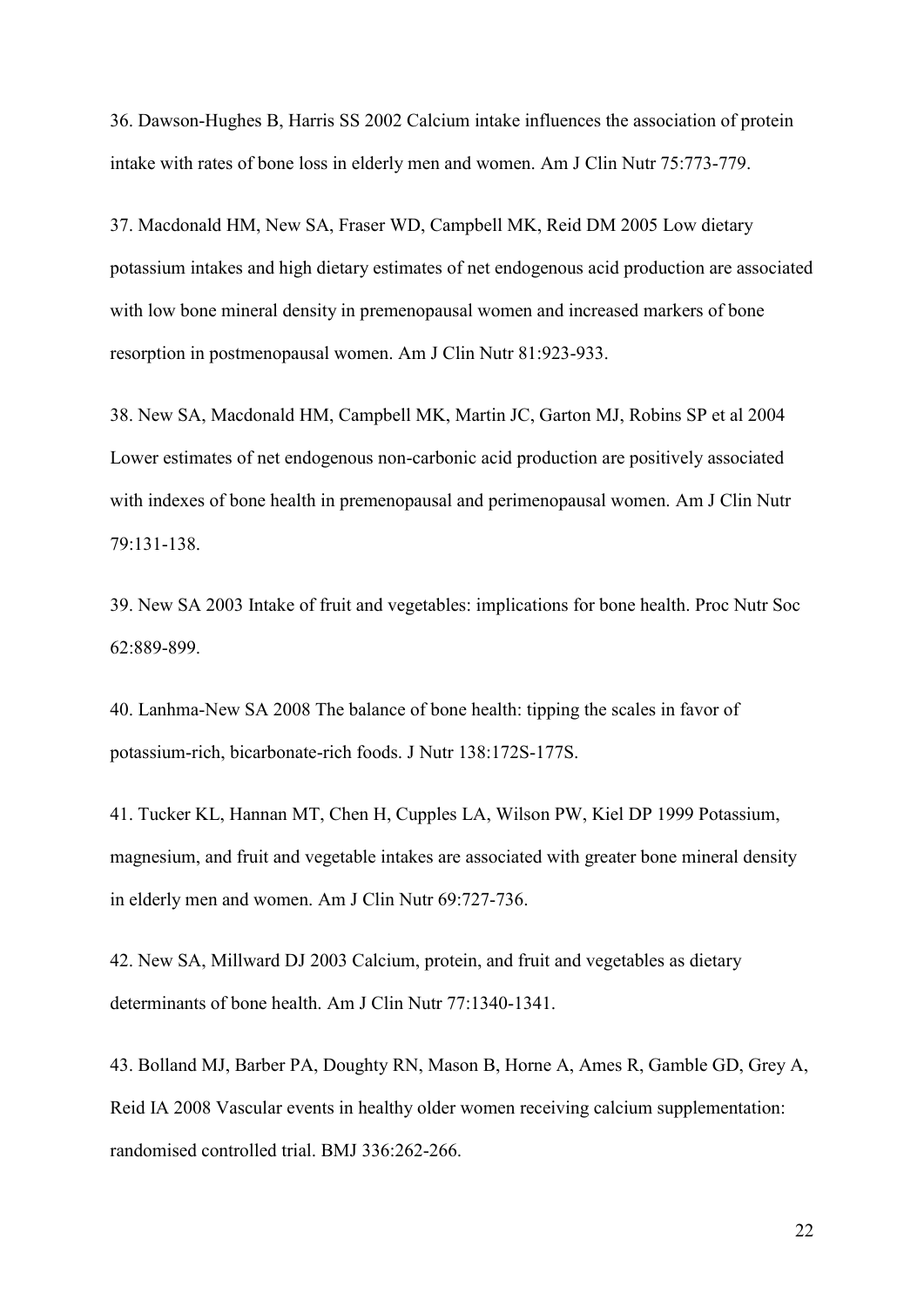44. Clavel-Chapelon F, Dormoy-Mortier N 1998 A validation study on status and age of natural menopause reported in the E3N cohort. Maturitas. 29:99-103.

45. Tehard B, Van Liere M, Com-Nougué C, Clavel-Chapelon F 2002 Anthropometric measurements and body silhouette: validity and perception. J Am Diet Assoc 102:1779-84.

46. Trivedi DP, Doll R, Khaw KT 2003 Effect of four monthly oral vitamin D3 (cholecalciferol) supplementation on fractures and mortality in men and women living in the community: randomized double blind controlled trail BMJ 326:469-474.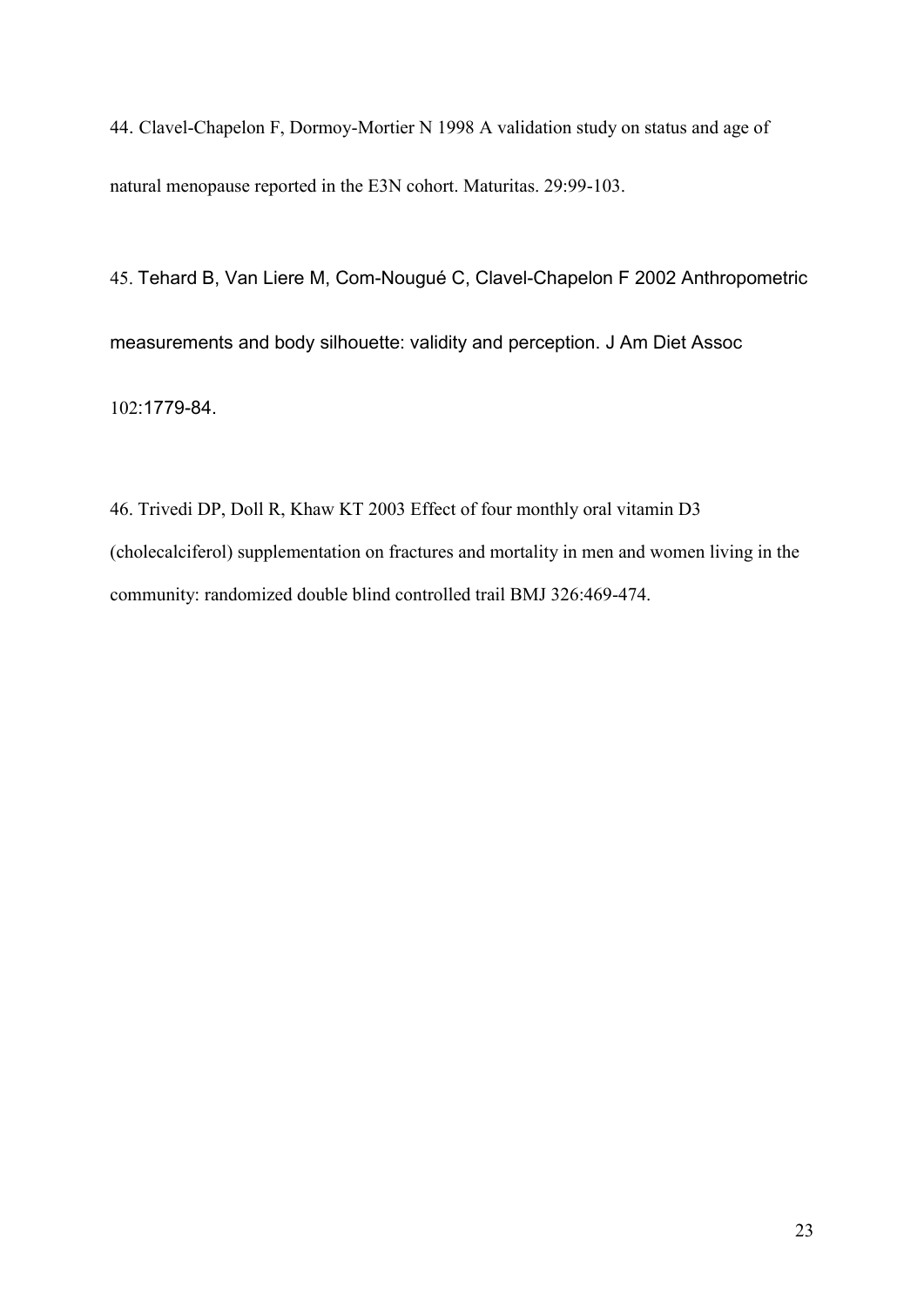## **Table 1.** Characteristics of the study population

|                                      | No fractures   | Fractures               | p value* |
|--------------------------------------|----------------|-------------------------|----------|
|                                      | $(n=33809)$    | $(n=2408)$              |          |
| Mean (sd)                            |                |                         |          |
| Age (years)                          | 56.1(5.5)      | $\overline{57.1}$ (5.6) | < 0001   |
| BMI $(kg/m2)$                        | 23.2(3.3)      | 23.3(3.4)               | 0.01     |
| Physical activity (METs/day)         | 52.7 (36.6)    | 53.7 (36.1)             | 0.18     |
| Number of children                   | 2.1(1.2)       | 2.0(1.3)                | 0.03     |
| Alcohol intake (g/day)               | 11.0(14.0)     | 11.5(14.4)              | 0.12     |
| Energy (alcohol excluded) (Kcal/day) | 1988.1 (532.2) | 1973.3 (526.5)          | 0.19     |
| Total proteins (g/1000Kcal/day)      | 45.7(7.3)      | 46.0(7.6)               | 0.09     |
| Animal proteins (g/1000Kcal/day)     | 28.4(8.7)      | 28.8(8.9)               | 0.04     |
| Vegetal proteins (g/1000Kcal/day)    | 12.2(3.1)      | 12.1(3.2)               | 0.39     |
| Proteins by kg of weight (g/kg/day)  | 1.45(0.43)     | 1.44(0.43)              | 0.16     |
| Dietary calcium (mg/1000Kcal/day)    | 526.4(161.3)   | 520.7 (155.2)           | 0.08     |
| Dietary potassium (mg/1000Kcal/day)  | 1916.4 (451.6) | 1922.6 (441.1)          | 0.51     |
| RNAE (mEq/day)                       | 45.46 (16.57)  | 45.76 (19.03)           | 0.07     |
| N(%)                                 |                |                         |          |
| Maternal history of hip fracture     | 2928(8.7)      | 240(10.0)               | 0.03     |
| HT use (% ever)                      | 24072 (71.2)   | 1516 (63.0)             | < 0001   |
| Current smokers                      | 4082 (12.0)    | 297 (12.3)              | 0.71     |
| Calcium supplement users             | 7019 (20.8)    | 291 (12.1)              | < 0001   |

\* Student's t test for quantitative variables,  $Chi<sup>2</sup>$  for qualitative variables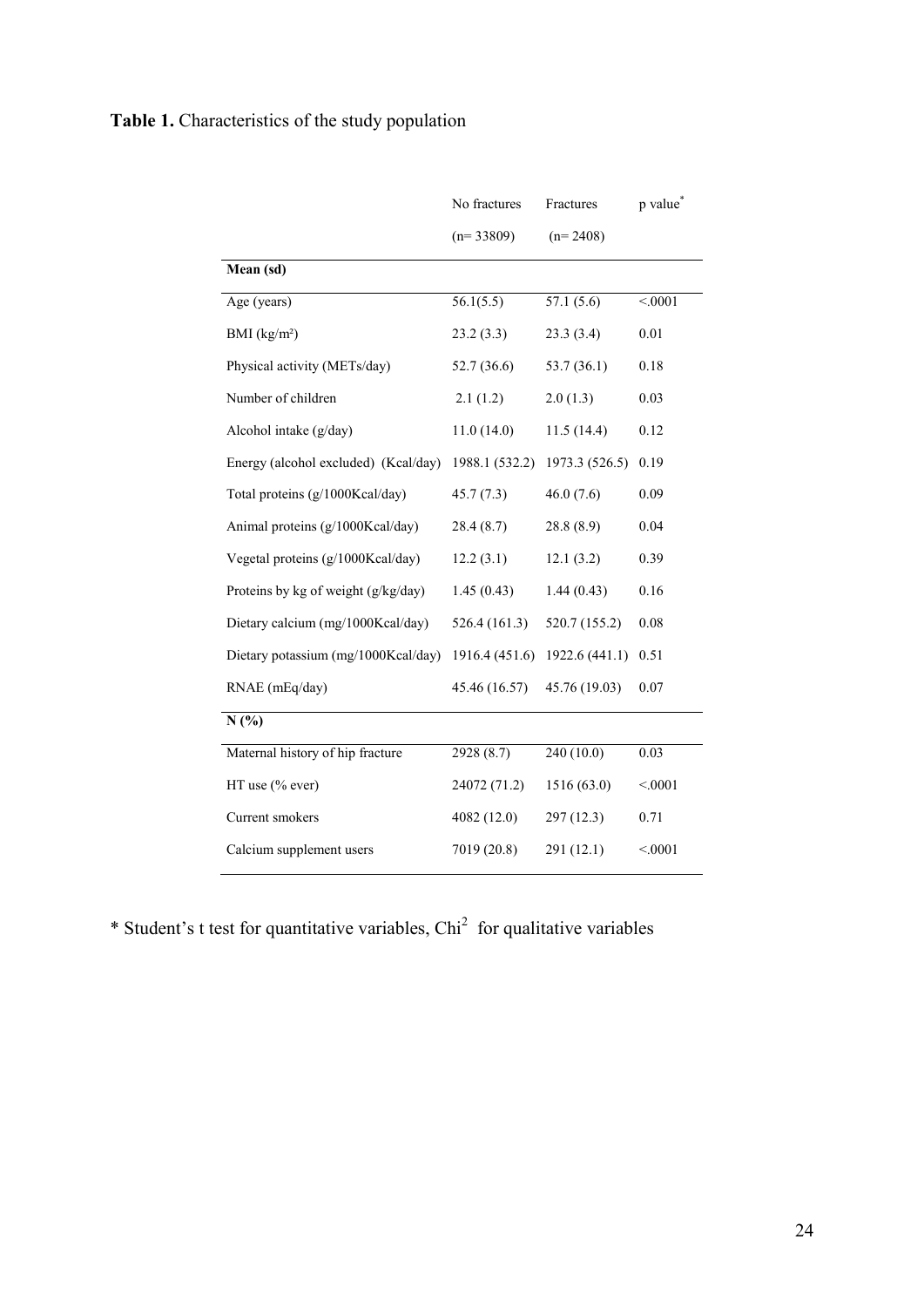**Table 2.** Overall association between dietary proteins, calcium (density of nutrients in g or mg/1000 kcal), and RNAE and fracture risk (separate Cox models for each nutritional variable, adjusted for BMI, physical activity, parity, maternal history of hip fracture, HT use, smoking status, and alcohol intake)

| Variables               | Model           | Quartile 1   | Quartile 2          | Quartile 3        | Quartile 4          |
|-------------------------|-----------------|--------------|---------------------|-------------------|---------------------|
| Total proteins          | Cut-off         | < 40.75      | $40.75 - 45.16$     | $45.16 - 50.11$   | > 50.11             |
| $(g/1000$ kcal)         | Age-adjusted RR | $\mathbf{1}$ | $1.05(0.94 - 1.18)$ | $1.00(0.89-1.12)$ | $1.10(0.98-1.23)$   |
|                         | Multivariate RR | $\mathbf{1}$ | $1.05(0.93 - 1.17)$ | $0.99(0.88-1.11)$ | $1.06(0.94-1.19)$   |
| Animal proteins         | Cut-off         | < 22.42      | $22.42 - 27.75$     | $27.75 - 33.52$   | > 33.52             |
| $(g/1000 \text{ kcal})$ | Age-adjusted RR | $\mathbf{1}$ | $1.07(0.96 - 1.20)$ | $1.05(0.94-1.18)$ | $1.14(1.02 - 1.27)$ |
|                         | Multivariate RR | $\mathbf{1}$ | $1.07(0.95 - 1.20)$ | $1.04(0.93-1.16)$ | $1.10(0.98-1.24)$   |
| Vegetable proteins      | Cut-off         | ${}< 10.07$  | $10.07 - 12.01$     | $12.01 - 14.12$   | >14.12              |
| $(g/1000 \text{ kcal})$ | Age-adjusted RR |              | $0.94(0.84-1.06)$   | $0.95(0.85-1.06)$ | $0.94(0.84-1.05)$   |
|                         | Multivariate RR | $\mathbf{1}$ | $0.95(0.85-1.06)$   | $0.96(0.85-1.07)$ | $0.95(0.85-1.06)$   |
| Total proteins by       | Cut-off         | < 1.15       | 1.15-1.41           | 1.41-1.71         | >1.71               |
| weight (g/kg)           | Age-adjusted RR | $\mathbf{1}$ | $0.96(0.86 - 1.07)$ | $0.97(0.87-1.08)$ | $0.92(0.82 - 1.03)$ |
|                         | Multivariate RR | $\mathbf{1}$ | $1.00(0.88-1.12)$   | $1.03(0.90-1.18)$ | $1.02(0.86 - 1.20)$ |
| <b>RNAE</b>             | Cut-off         | < 34.2       | $34.2 - 45.7$       | $45.7 - 57.1$     | > 57.1              |
| (mEq)                   | Age-adjusted RR | 1            | $1.06(0.95-1.19)$   | $1.10(0.98-1.23)$ | $1.03(0.92 - 1.15)$ |
|                         | Multivariate RR | 1            | $1.06(0.95-1.19)$   | $1.11(0.99-1.24)$ | $1.05(0.93-1.19)$   |

| Variables     |                 | Ouartile 1 | <b>Ouartile 2</b> | Quartile 3        | Quartile 4        | Supplement use    |
|---------------|-----------------|------------|-------------------|-------------------|-------------------|-------------------|
| Calcium       | $Cut-off$       | $<$ 417.3  | $417.3 - 500.6$   | $500.6 - 604.3$   | >604.3            |                   |
| (mg/1000kcal) | Age-adjusted RR |            | $1.06(0.94-1.19)$ | $1.01(0.90-1.14)$ | $0.92(0.82-1.04)$ | $0.85(0.73-0.98)$ |
|               | Multivariate RR |            | $1.05(0.94-1.19)$ | $1.00(0.89-1.13)$ | $0.91(0.80-1.03)$ | $0.83(0.72-0.96)$ |